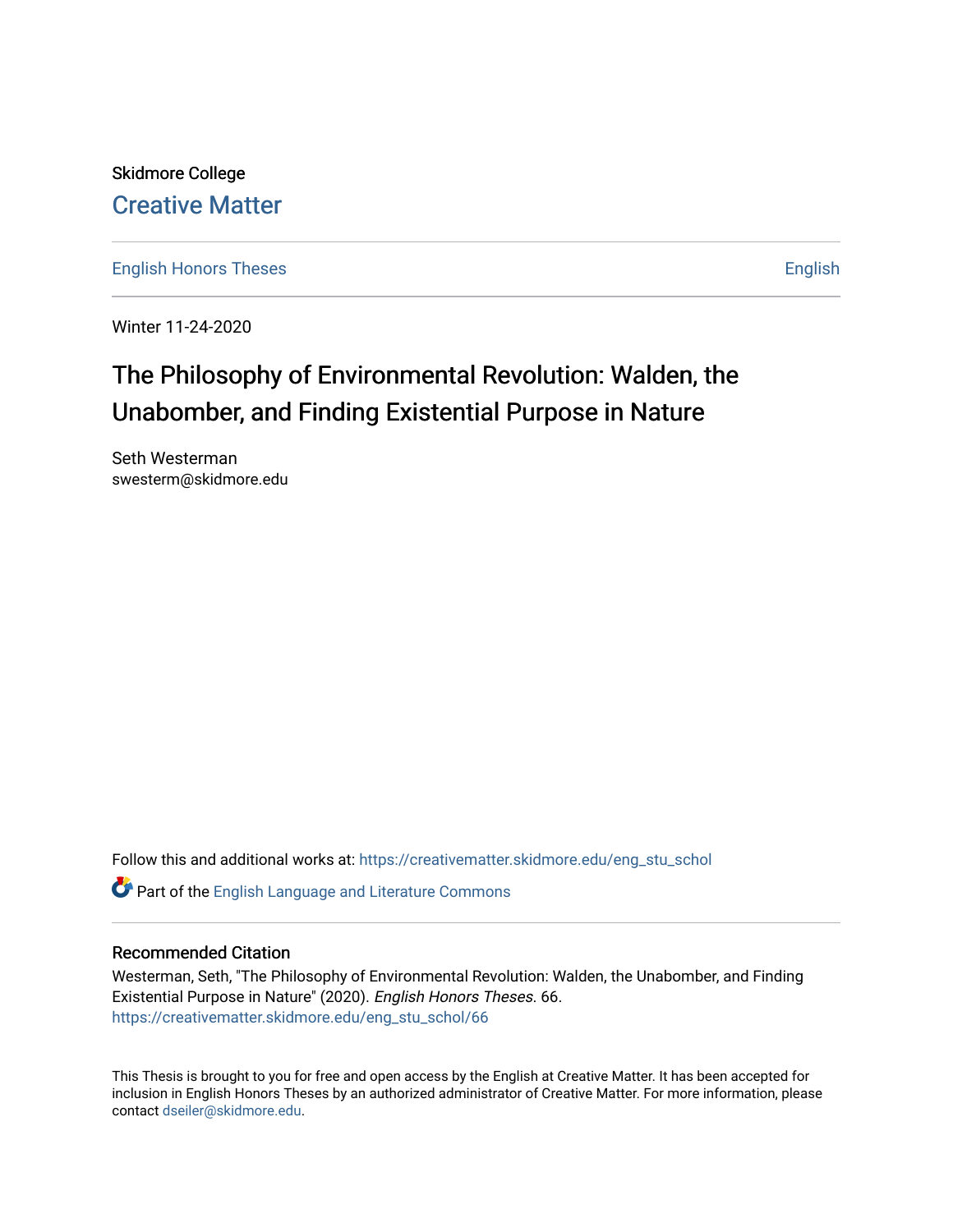November 2020 Senior Capstone—Work of Distinction

Seth Westerman

The Philosophy of Environmental Revolution: *Walden*, the Unabomber, and Finding Existential Purpose in Nature

Following a series of parcel bombings that caused three deaths, 23 injuries, and the longest FBI investigation in history, Theodore Kaczynski's "Industrial Society and Its Future," commonly known as the "Unabomber Manifesto," was published in the Washington Post. It begins:

*The Industrial Revolution and its consequences have been a disaster for the human race. They have greatly increased the life-expectancy of those of us who live in "advanced" countries, but they have destabilized society, have made life unfulfilling, have subjected human beings to indignities, have led to widespread psychological suffering (in the Third World to physical suffering as well) and have inflicted severe damage on the natural*  world. The continued development of technology will worsen the situation. It will *certainly subject human beings to greater indignities and inflict greater damage on the natural world, it will probably lead to greater social disruption and psychological suffering, and it may lead to increased physical suffering even in "advanced" countries (Kaczynski Section 1).*

Kaczynski's message in the manifesto is clear: the advancement of technology has led to a brutal, dissociated state of existence for those living in developed countries where these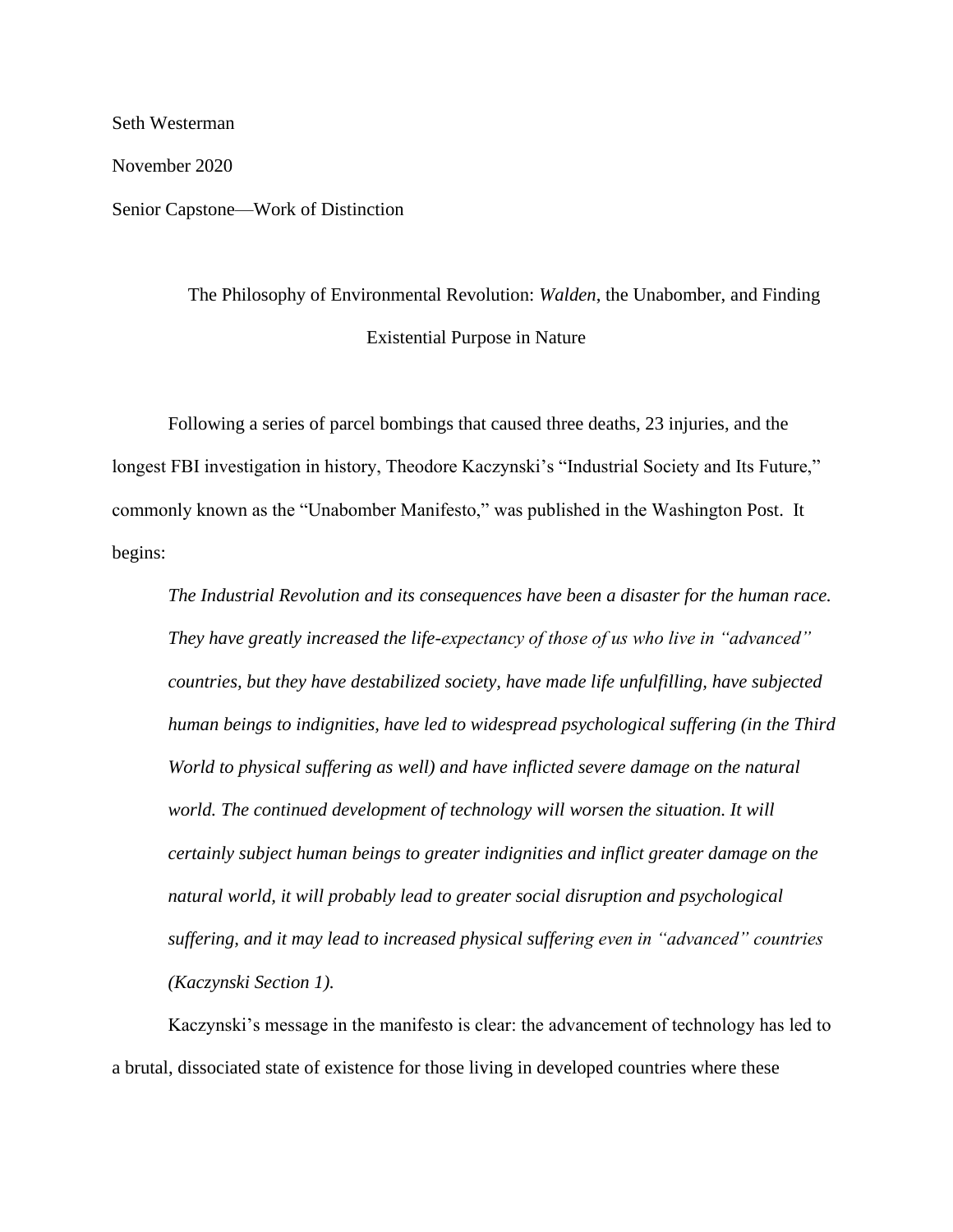technologies have become necessities for civilized life. We are alienated from our work, as automation and computers have created a disconnect between the worker and their products. Our every need, in work and leisure is served by technology, from transportation to toasting bread, and we have lost existential purpose in our inability to directly support ourselves without the aid of machines. With our lives controlled by industry and urbanization ever on the rise, fulfillment is impossible in the modern age.

In this paper, I will analyze Kaczynski's manifesto and message in comparison with ideas found in Henry David Thoreau's *Walden*. Both writers present the rise of industrialization in their contemporaries as an urgent problem, and write the return to a more primitive life within nature as a solution for the existential anxieties brought upon by modernity. I will also discuss the ethics of their revolutionary actions in relation to their motivations and beliefs.

"Industrial Society" was published on the condition that Kaczynski would discontinue his package bombings, mostly conducted from his 10x12 foot cabin in Lincoln, Montana, where he lived for over 20 years without running water. Kaczynski had been targeting scientists, professors, universities, airports, and anywhere he deemed technology was progressing past its limit. He was given the name UNABOM by the FBI, short for University and Airport Bomber, which was altered to the more catchy "Unabomber" by the media. Kaczynski's goals in his bombings are illustrated in the beginning of the manifesto: "We therefore advocate a revolution against the industrial system. This revolution may or may not make use of violence; it may be sudden or it may be a relatively gradual process spanning a few decades. We can't predict any of that. But we do outline in a very general way the measures that those who hate the industrial system should take in order to prepare the way for a revolution against that form of society" (Kaczynski Section 4). His process was slow, and on a relatively small, individual scale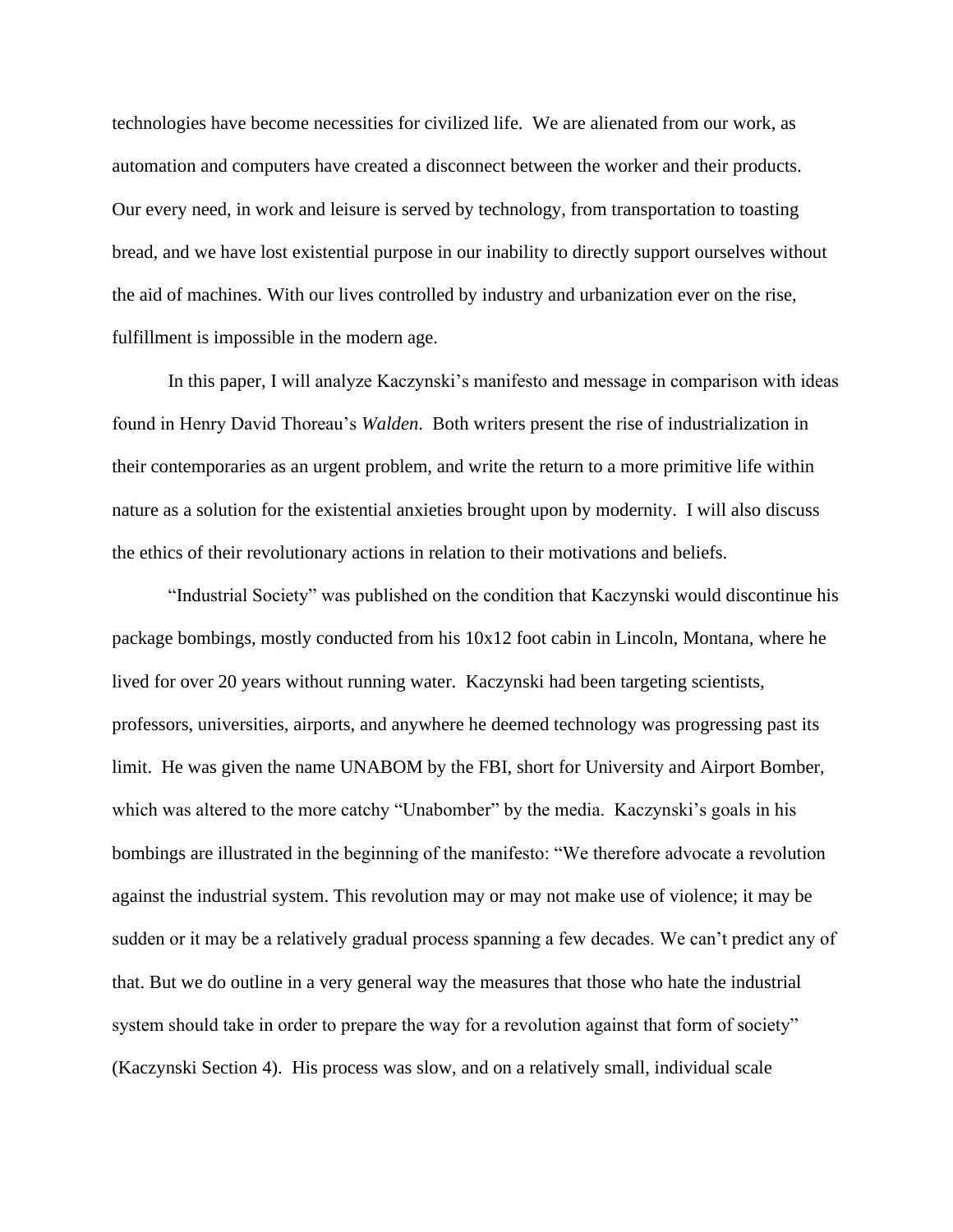compared to other American media-darling terrorists and serial killers like Ted Bundy or the Columbine shooters. However, the publication of his manifesto in major news outlets would allow Kacynzski's word to spread far and wide across the country, and hypothetically incite the revolution he hoped would change the course of modern civilization.

Kacyznski became a country-wide media phenomenon during his reign of terror and after his arrest in 1996. The story of the crazed genius, making bombs from nothing in the middle of nowhere, has captivated the nation, spawning movies, novels, essays, and recently, a popular Netflix series titled "Manhunt: Unabomber." Kacynzski has generally been portrayed as a highly intelligent, socially awkward, and driven man, with strong opinions and questionable goals, but there is always an underlying mania. The Unabomber, who wants to uproot the very fabric of contemporary society, cannot be seen as sane by the public. Despite his intelligence, or the potential validity of his ideas, Kacynzski must be shown as a madman.

133 years before Kacynski's first bomb exploded, Henry David Thoreau would move into his own small cabin in the secluded woods near Walden Pond. Thoreau was 27 years old, having recently graduated from Harvard, and was dissatisfied with city life during the beginning of the Industrial Revolution. Thoreau had worked in his family's factory, co-founded a grammar school with his brother, and tutored the Emerson children, but felt restless in his life and writing. His venture into nature would allow him to focus entirely on basic needs and personal development; a necessary escape from modern civilization. In the opening chapter to *Walden*, his magnum opus that he worked on during his stay at the cottage, Thoreau expresses his disgust with the life of labor in the city, where the working man works not for his necessities, but for unnecessary luxury. "Most of the luxuries, and many of the so-called comforts of life, are not only indispensable, but positive hindrances to the elevation of mankind. With respect to luxuries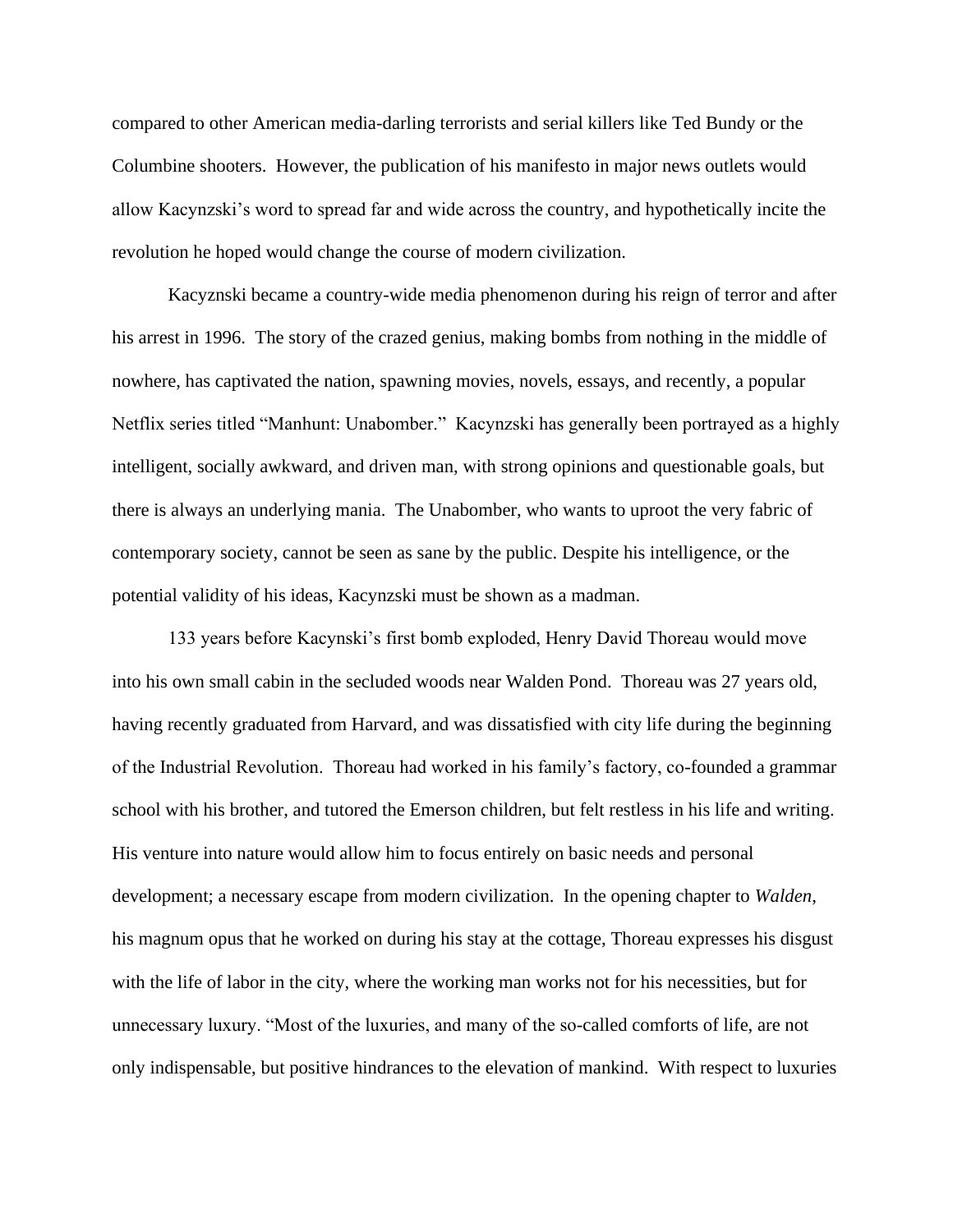and comforts, the wisest have ever lived a more simple and meagre life than the poor" (*Walden*  12). Thoreau believed that wisdom and purpose did not come from an excess of opulence, but from working to fulfill one's basic needs. He writes his stay at Walden Pond as a welcome escape from urban life, and cites the unprecedented positive impact of living in the wilderness.

Thoreau built the house himself on Ralph Waldo Emerson's land, just surpassing \$28 in expenses (about \$958 in 2020) (Thoreau 40). He managed to sustain himself through his garden and the nearby water source, occasionally eating meat as well. Eventually, he would return to his hometown of Concord, where he lived as a writer and environmental and political philosopher until his death in 1862 at age 44.

The similarities between Thoreau and Kaczynski's lifestyles and philosophy cannot be overlooked. Both argued for the benefits and preservation of nature; both were disenchanted with the ever-industrializing civilizations of their respective contemporaries, and of course, both wrote their key works in a tiny shack in the middle of the woods. Though *Walden* and Thoreau are not mentioned in "Industrial Society," certain sections of the manifesto are strikingly similar to Thoreau's works. The most important takeaway from the writings of Thoreau and Kaczynski is the idea of nature, and primitive life in the wilderness, as a sort of cure for the existential woes brought upon by modern civilization, specifically anxiety created by capital-driven society. Though the extent to which they argue for this thesis is different, the conclusion remains the same: the overbearing materialism and lack of direct fulfillment through work and everyday life in capitalistic society have led to an existential nightmare for those living under such circumstances.

However, Thoreau is one of the most distinguished American writers, and *Walden* is widely regarded as a cornerstone of American literature, while Kaczynski lives out his eight life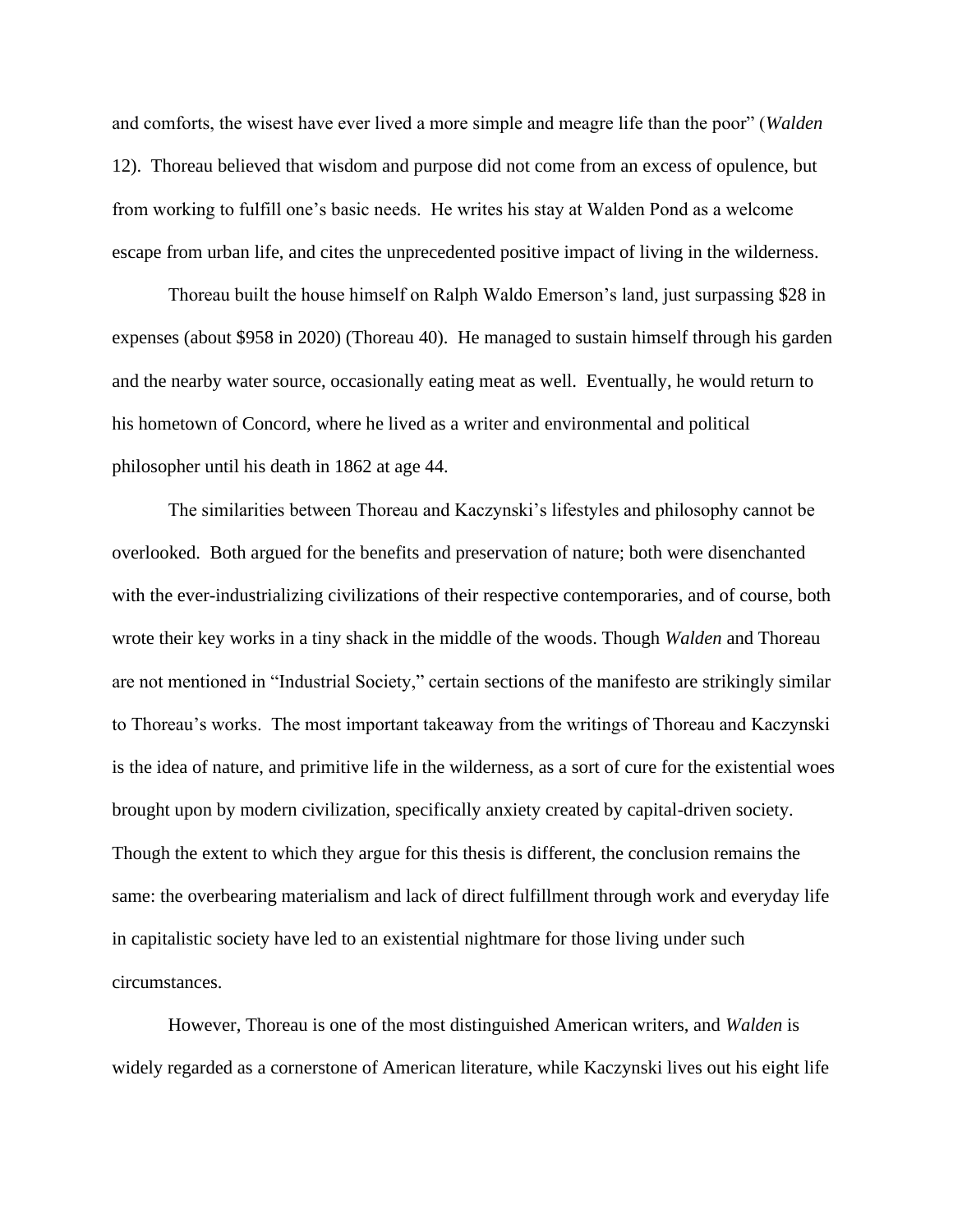sentences in a supermax prison, without the possibility of parole. Both men believed in the importance of life within nature, but the actions they took in relation to their ideals drastically differ. Kaczynski took the approach of violence, and encouraged others to do so in his manifesto. He believed that his way of life had to be adopted by the world, and that the consequences would be drastic if his message fell upon deaf ears. Thoreau's opinions on nature and technology are more personal. Towards the beginning of *Walden*, he comments on the concept of pushing his lifestyle choices on others:

*One young man of my acquaintance, who has inherited some acres, told me that he thought he should live as I did, if he had the means. I would not have anyone adopt my mode of living on any account; for, beside that before he has fairly learned it, I may have found out another for myself, I desire that there may be as many different persons in the world as possible; but I would have each one be very careful to find out and pursue his own way, and not his father's or his mother's or his neighbor's instead (Thoreau 58).*

Thoreau lived in the woods for two years before returning to civilized society, and during this stint he visited local towns and spent time with his neighbors. Kaczynski lived a far more solitary and secluded life, with fewer amenities and for a much longer period of time. While Thoreau comments on the beauty of his time at Walden Pond, his larger wish in *Walden* is for the reader to forge their own path, no matter how separate it may be from society's dictation. The differences between the two thinker's actions when contrasted with the similarities between their ideas of nature invites the question: can complete harmony with the wilderness truly be seen as a remedy to existential angst, and if so, to what extent must one go to convince the masses of this truth? While Thoreau and Kaczynski present a primitive life within nature as a solution to existential crises, the reality of living in a universe without inherent meaning extends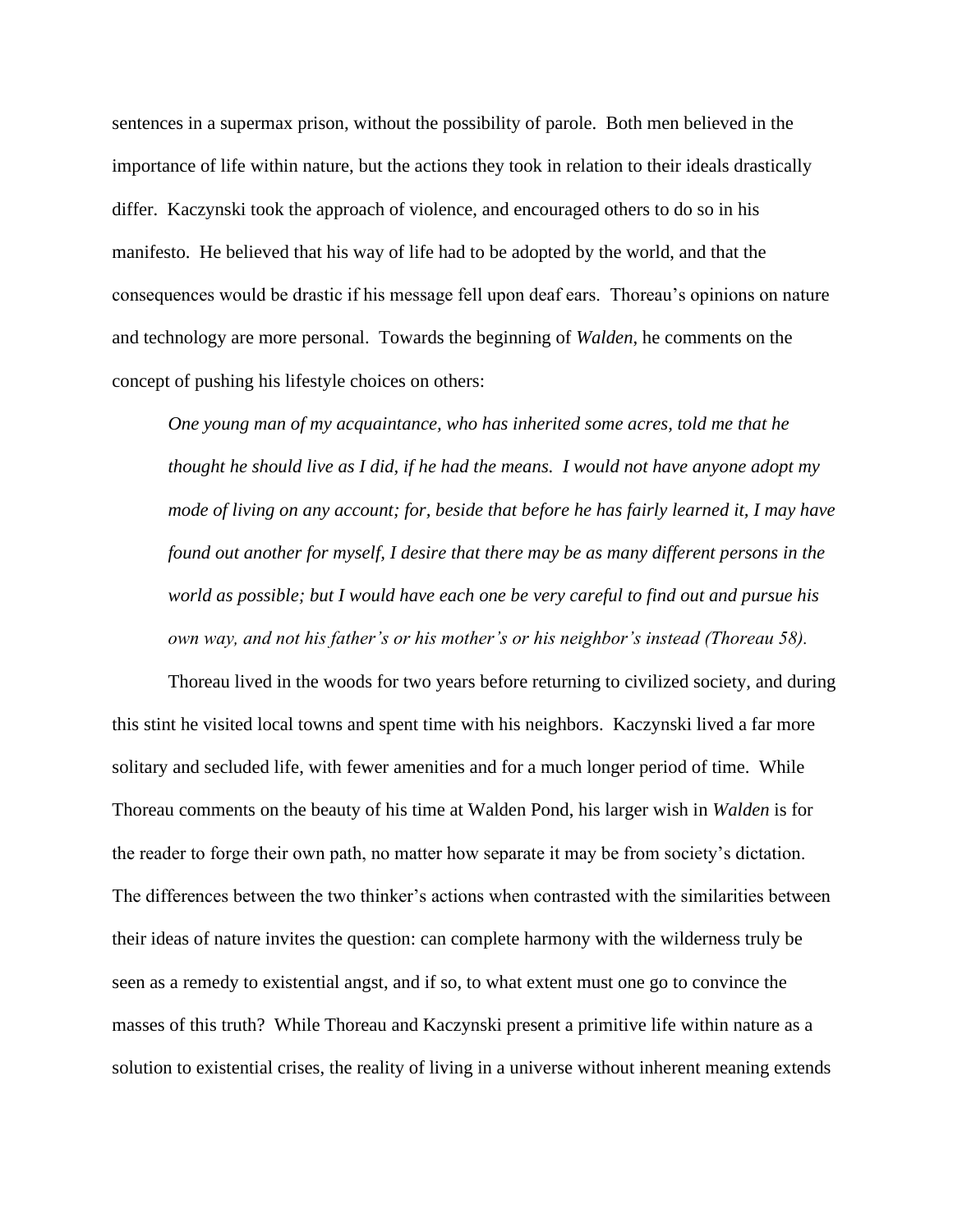outside of civilized society, and follows the thinker into the woods. However, such existential sorrows have been deeply heightened by capitalist modernity, and action must be taken in order for humanity to stray from its current path of suffering and industrial oppression.

## **Capitalism and Existential Angst**

First, I will delve into the idea of a theoretical "cure" for existential anxiety, and to do so, the state of alienation and depression that Kaczynski and Thoreau discuss must be defined in more broad, philosophical terms. In *Existentialism and Human Emotions,* famed French philosopher Jean-Paul Sartre defines the key concept that Christian and Atheist existentialists share in their view of existential philosophy: "What they have in common is that they think that existence precedes essence, or, if you prefer, that subjectivity must be the starting point" (Marino 450). Sartre goes on to write "Man is nothing but what he makes of himself. Such is the first principle of existentialism" (Marino 452). If the existence of man, his creation and formation as an individual, precedes his essence, or what gives him purpose and makes him unique to other creatures, then there is no objective truth to man's journey in life. There is no fixed higher meaning in life to work towards, or balance one's existence around.

For many, the lack of a higher purpose is a daunting proposition. With nothing guaranteed to provide meaning in life, one is entirely responsible for their own fate in the universe. This seemingly unfortunate position, coupled with our frighteningly short lifespans, has caused humans to create various escapes from the reality of their mortality. In *The Denial of Death*, Ernest Becker argues that the fear of death is the primary driving force behind all of humanity's actions and anxiety. The awareness that we will inevitably cease to exist is too much to cope with, so we must invent realities in which this is not the case. Becker discusses the idea of the religious or cultural "hero," who is courageous enough to confront death directly, manages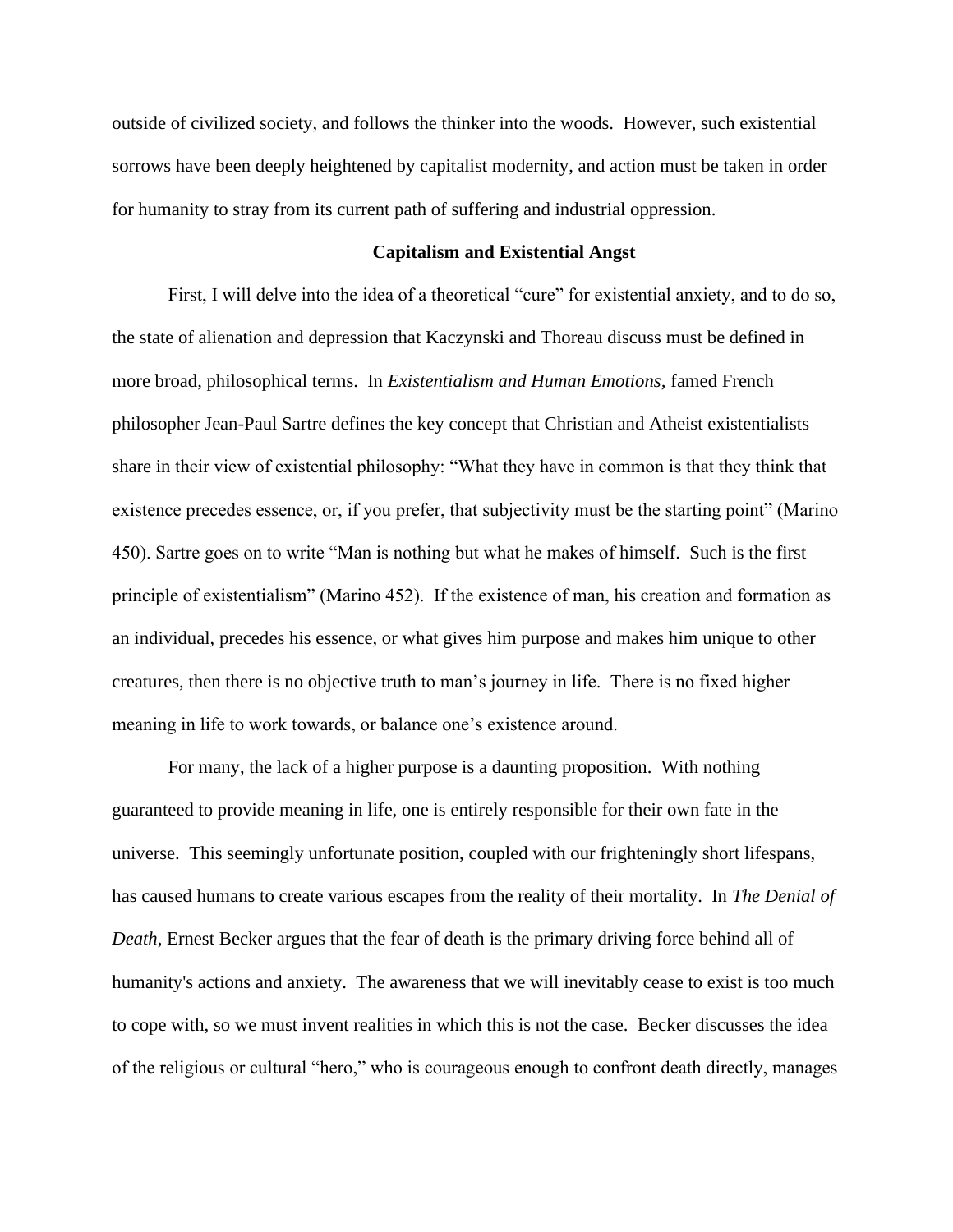to elude it entirely, or comes back to life, like Jesus (Becker 11-12). Humans have thrown themselves behind these heroes in worship, hoping that they too will be able to cope with their mortality in epic sacrifice, giving their death, and thus their life, meaning. The idea of living in a world where there is no inherent meaning and death is inevitable is too much to bear. Becker would likely designate Kaczynski and Thoreau's vision of nature as such a coping mechanism a way of inventing meaning within the wilderness to distract from the morbid reality of existence.

Much of Becker's philosophy crosses over with German philosopher Martin Heidegger's ideas of death and its importance, and Heidegger is cited several times in *The Denial of Death*. Heidegger writes of a distraught, passive emotional state called Angst, which stems from the inability to properly recognize and comprehend one's death. While we may believe death to be an inescapable truth, we do not fully acknowledge it as "the ownmost nonrelational, certain, and, as such, indefinite and not to be bypassed possibility..." (Marino 428). Death is completely personal and nonrelational: no one else can experience your death. It is certain and indefinite, as it will happen to every person, and can happen at any time. Every person knows death exists, but they are unable to, or force themselves not to engage with Heidegger's full definition. Instead, we attempt to ignore our fear of death completely, or create a reality in which death is not so paramount: living life pretending that death is only experienced by others. We do not accept death as completely certain or inevitable, because we do not recognize that we can die at any time, in any state, regardless of our way of life.

To Becker and Heidegger, existential anxiety is tied into the human condition. The fear of death is present for all, from essentially the dawn of time, and is the major cause of existential angst. Thoreau and Kaczynski offer a more contemporary, anti-capitalist perspective on the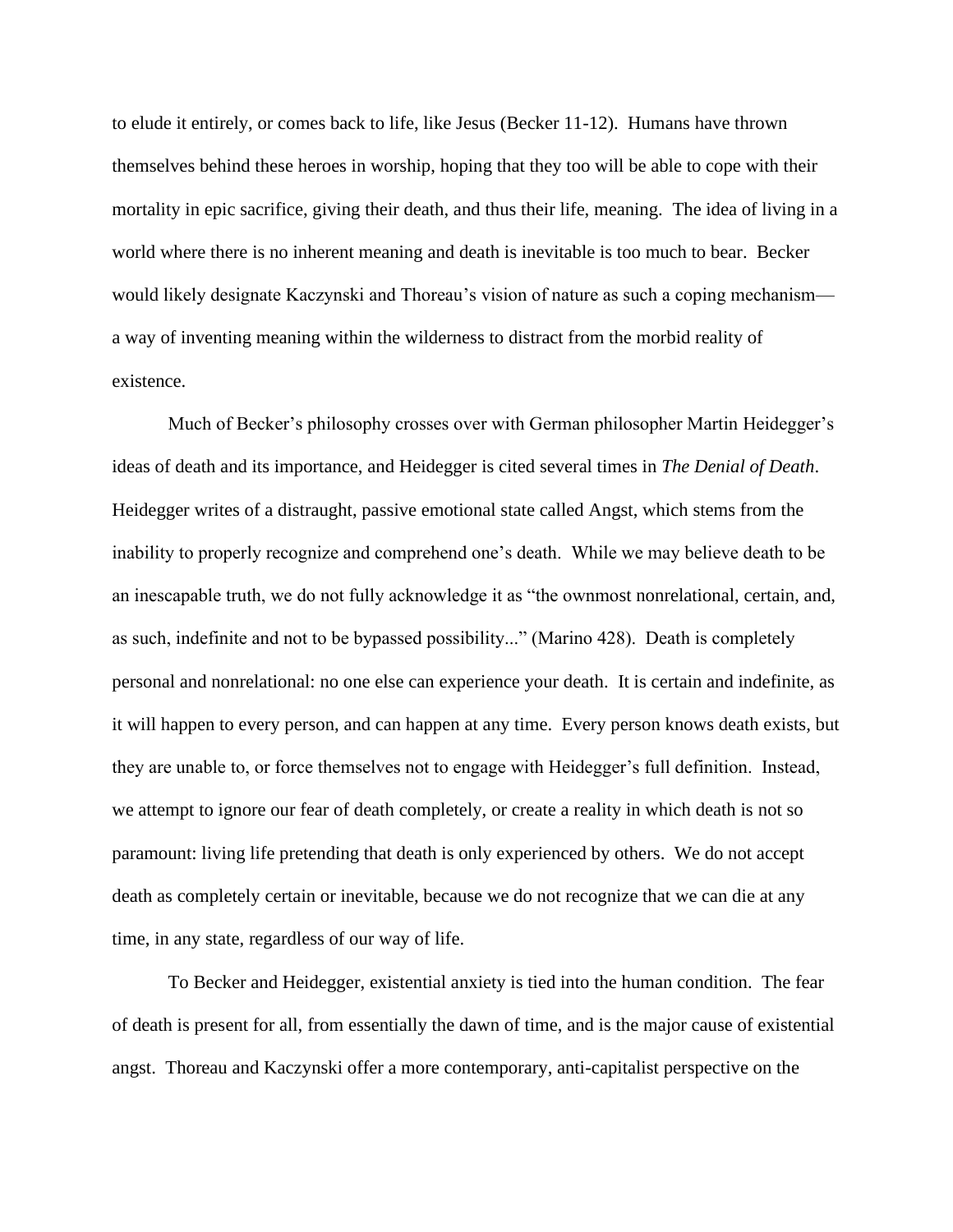matter, believing that capitalism and its symptoms, namely industrialization, are the root of existential misery. Their feelings of uselessness and alienation stem from lack of fulfillment in modern life and labor. Kaczynski elaborates on his ideas in section 33 of his manifesto: "Human beings have a need (probably based in biology) for something that we will call the power process. This is closely related to the need for power (which is widely recognized) but is not quite the same thing. The power process has four elements. The three most clearcut of these we call goal, effort and attainment of goal" (Kaczynski section 33). He goes on to explain that important goals, if not attained, result in death, such as food, water, and shelter, whereas non important goals, if not attained, result in "defeatism, low self-esteem or depression" (Kaczynski sections 35-36). In Kaczynski's "power process" model, the Industrial Revolution has created a vacuum for essential goals. Survival related goals have become obsolete for many in industrialized countries, as life expectancies rise with the creation of new technologies. Though the average standard of living may not be objectively high in western developed countries, most have access to food, water, and shelter. Kaczynski acknowledges this, but argues that without striving towards essential goals, life loses meaning: "in order to avoid serious psychological problems, a human being needs goals whose attainment requires effort, and he must have a reasonable rate of success in attaining his goals" (Kaczynski 37).

Of course, humans still have goals within modernity, but these goals are all either focused directly on capital, or surrogate goals created to distract from the boredom of leisure. Kaczynski employs a distinctly anti-capitalist viewpoint in his discussion of the pursuit of wealth in modern civilization: "In modern industrial society only minimal effort is necessary to satisfy one's physical needs. It is enough to go through a training program to acquire some petty technical skill, then come to work on time and exert the very modest effort needed to hold a job. The only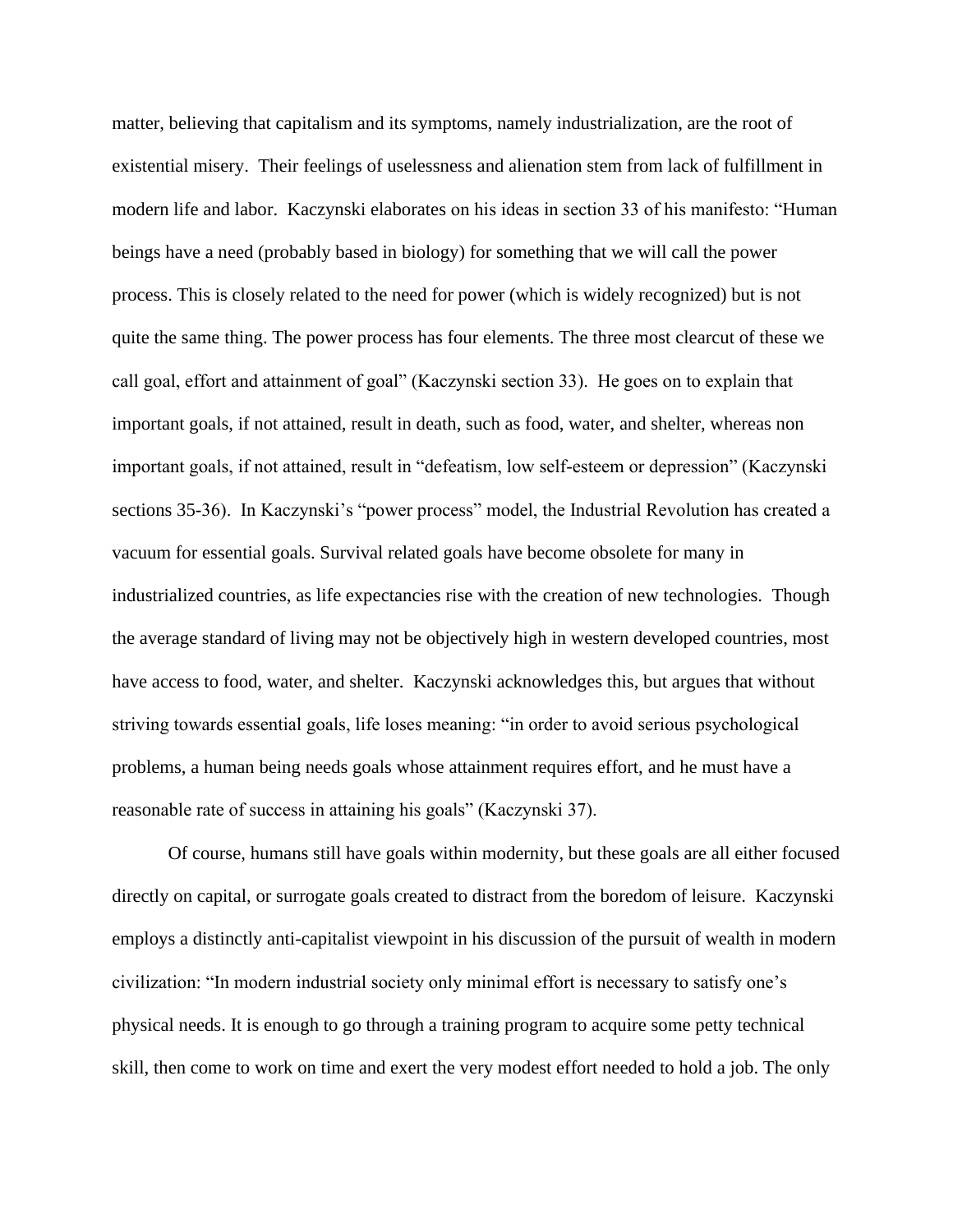requirements are a moderate amount of intelligence and, most of all, simple OBEDIENCE" (Kaczynski 40). He goes on to discuss the separation of humans from their work, simply existing as cogs without autonomy, serving the industrial machine instead of their own direct needs. There is a complete disconnect between product and labor, as we only work for capital as opposed to essential needs. Modern labor is just a "surrogate activity," not fulfilling the power process. "People who are deeply involved in surrogate activities are never satisfied, never at rest. Thus the money-maker constantly strives for more and more wealth...Many people who pursue surrogate activities will say that they get far more fulfillment from these activities than they do from the "mundane" business of satisfying their biological needs, but that is because in our society the effort needed to satisfy the biological needs has been reduced to triviality" (Kaczynski 41). The existence of a monetary system at all removes our autonomy, and the freedom to pursue our own goals. "It is said that we live in a free society because we have a certain number of constitutionally guaranteed rights. But these are not as important as they seem. The degree of personal freedom that exists in a society is determined more by the economic and technological structure of the society than by its laws or its form of government" (Kaczynski section 95). We are theoretically free to do as we please, but in capitalist society, one can only support themselves through capital, forcing us to commit to unfulfilling, meaningless labor in order to survive.

In his untitled economic and philosophic manuscripts of 1844, Karl Marx claims a similar concept of alienation through labor, as the worker is entirely disconnected from the work they do. Though capital is supposedly generated, so little is returned to the worker that the work is rendered meaningless. The worker does not work to create things for themselves, satisfying essential goals, but to create value for their capitalist overlords. They do not raise their own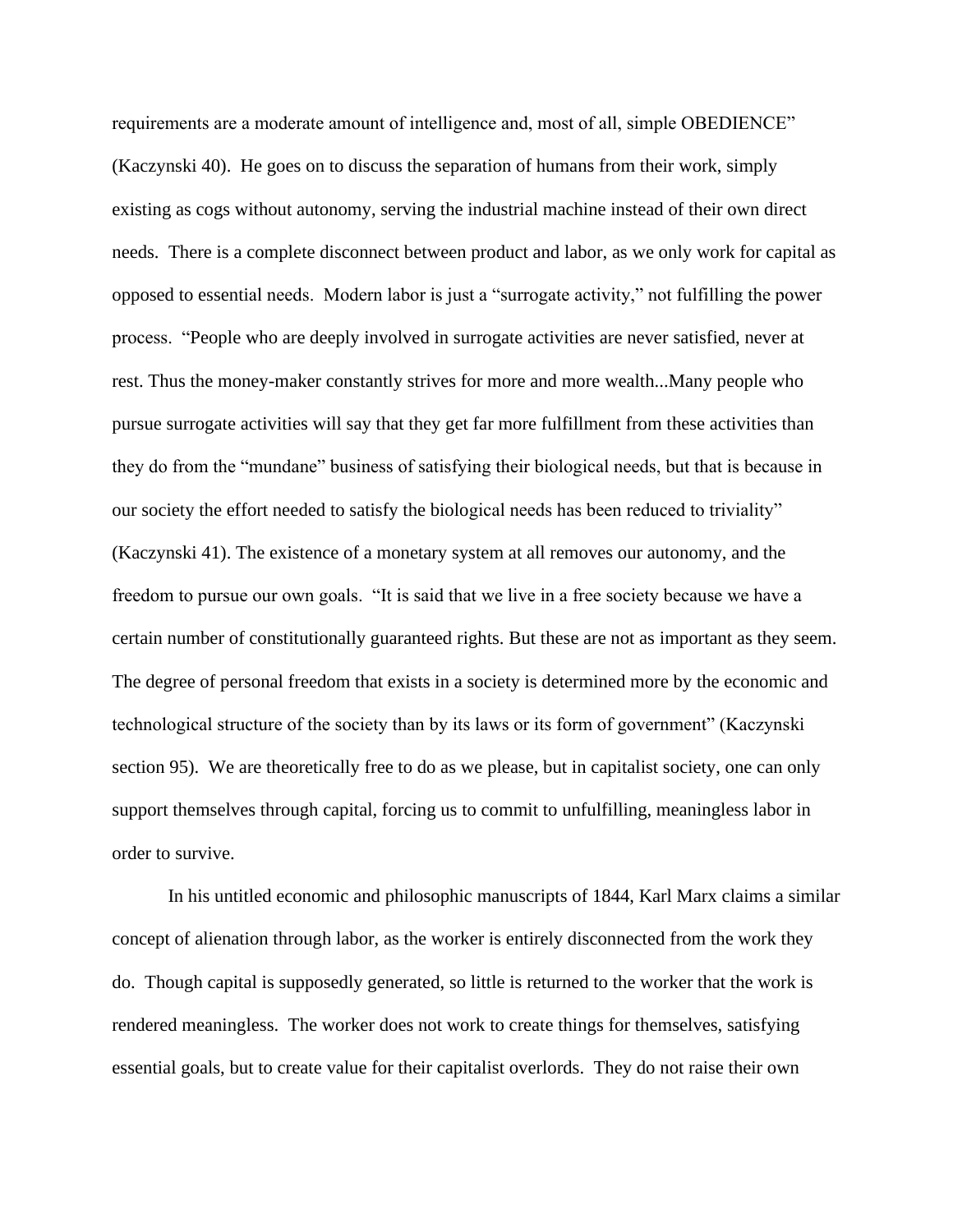cattle, or sow their own fields, they produce nothing that substantially impacts their lives. This aligns with Kaczynski's idea of modern labor not leading to fulfillment. Marx also writes: "The *devaluation* of the world of men is in direct proportion to the *increasing value* of the world of things," further backing the claim that industrialization and suffering have a causational relationship (Marx, Estranged Labor). However, it is important to note the differences in Marx and Kaczynski's overall philosophy. Kaczynski is focused on individual autonomy: humans will find fulfillment through completing goals necessary for their own biological needs. Marx's goal was broad political revolution, with people working together to support one another. Still, their critiques of capitalism are strikingly similar.

If Kaczynski and Marx are correct, then finding existential gratification in industrial society is impossible. While Marx does not explicitly advocate for a halt to industrialism, his major issues with labor in capitalist society still fall in-line with Kaczynski's ideas. In the Kaczynski framework, work is not stimulating, and our other goals, such as hobbies or research, are merely distractions. The only way for Kaczynski's power process, which is wired into human biology, to be fulfilled, is for the primary goals in one's life to be necessary for one's survival. Here we find Kaczynski's explanation for his retreat into the Montana wilderness. When focused on finding clean water, hunting and trapping game, and foraging for food, there is little time for leisure, and one is forced to work on only survival. To Kaczynski, this leaves no room to doubt one's place in a seemingly meaningless universe, and is the key to a proper lifestyle.

Thoreau is the middle ground between Kaczynski and Marx. He agrees with Kaczynski on labor within industrial civilization detracting from necessary biological goals, which are more gratifying, but also recognizes the value of socialization. During his stay at the cabin, Thoreau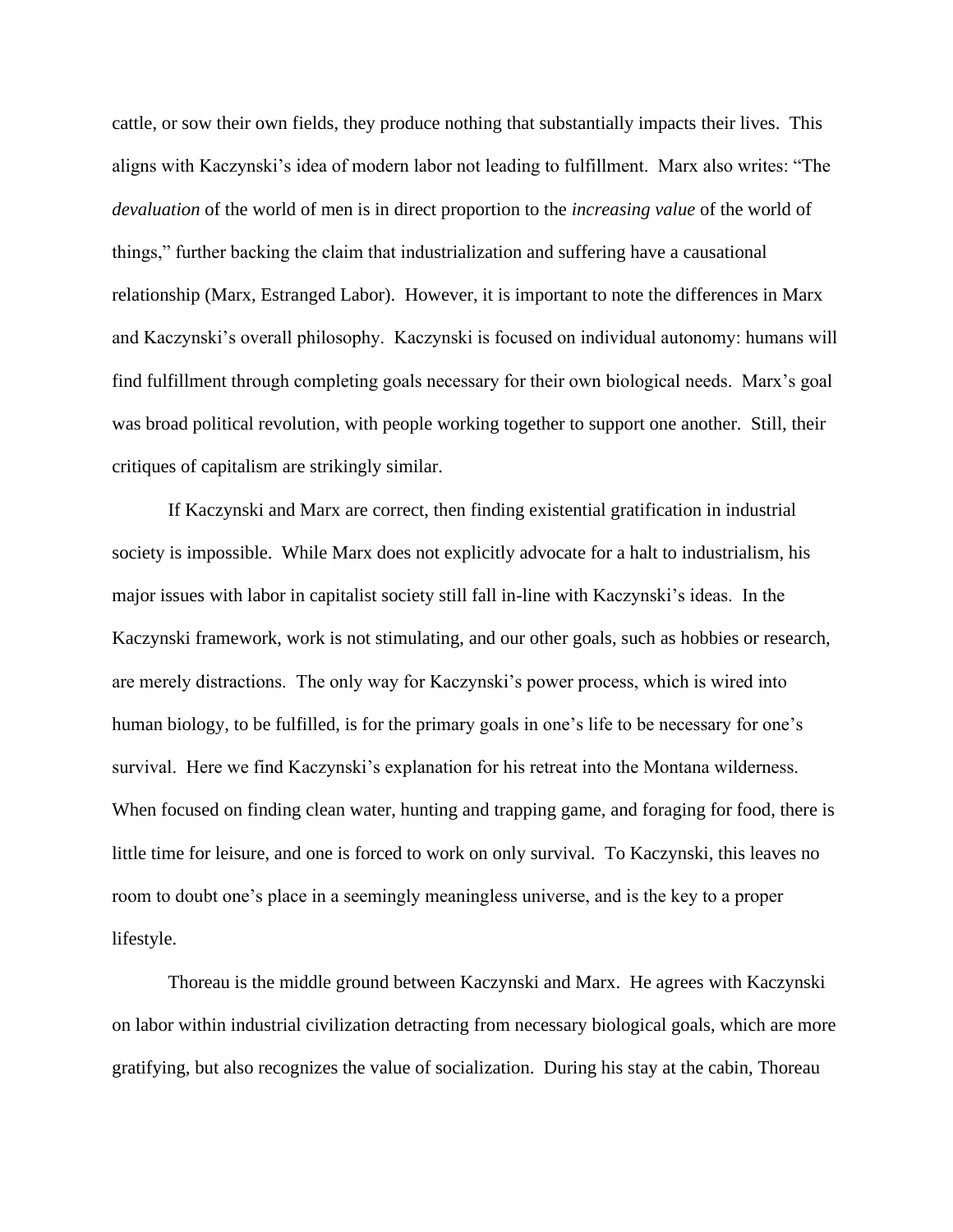spent time with neighbors, visited nearby towns, and even brought his mother in Concord his dirty laundry to wash. Though he loved solitude, Thoreau welcomed company as well: "I think that I love society as much as most, and am ready to fasten myself like a bloodsucker for the time to any full-blooded man that comes my way" (Thoreau 116). Of course, Thoreau also returned to civilization after only two years in the woods, despite all of his critiques in *Walden*. However, Thoreau's motivations are still in-line with Kaczynski's: "I went to the woods because I wished to live deliberately, to front only the essential facts of life, and see if I could not learn what it had to teach, and not, when I came to die, discover that I had not lived" (Thoreau 75). Thoreau was similarly dissatisfied with his industrializing contemporary to Kaczynski, and went into nature to focus completely on only what was necessary for survival, hoping for a remedy to his distress. On labor, Thoreau writes:

*Most men, even in this comparatively free country, through mere ignorance and mistake, are so occupied with the factitious cares and superfluously coarse labors of life that its finer fruits cannot be plucked by them. Their fingers, from excessive toil, are too clumsy and tremble too much for that. Actually, the laboring man has not leisure for a true integrity day by day; he cannot afford to sustain the manliest relations to men; his labor would be depreciated in the market. He has no time to be anything but a machine (Thoreau 6).*

Thoreau's ideas of man lacking autonomy and completely detached from proper goals are similar to Kaczynski's power process. Humans live for the advancement of technology and capital, as opposed to their own philosophical advancement. However, Thoreau advocates for solitude in order for private contemplation while Kaczynski believes more in complete focus on work.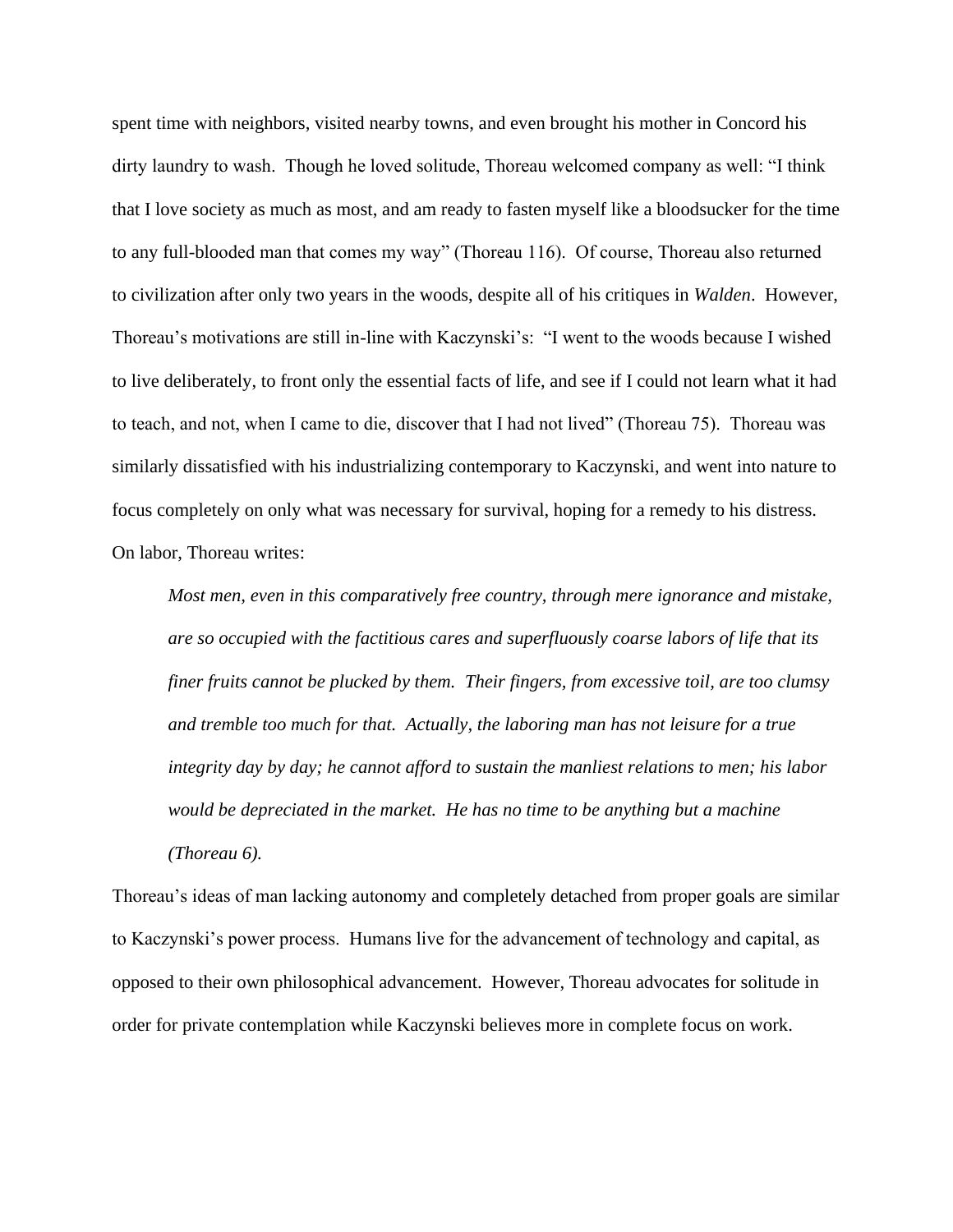Despite their crossovers with Marxist thought, Thoreau and Kaczynski obviously cannot be classified as Marxists. Marx would rather a working class communal takeover of the means of production, whereas Kaczynski and Thoreau would prefer to abandon the means entirely, favoring individualism. Kaczynski spends the entire first section of the manifesto, following the introduction, criticizing modern leftism: "The leftist is anti-individualistic, pro-collectivist. He wants society to solve everyone's problems for them, satisfy everyone's needs for them, take care of them. He is not the sort of person who has an inner sense of confidence in his ability to solve his own problems and satisfy his own needs. The leftist is antagonistic to the concept of competition because, deep inside, he feels like a loser" (Kaczynski section 16). Later, he explicitly states that he is not rebelling against any form of government, but society's development as a whole: "The kind of revolution we have in mind will not necessarily involve an armed uprising against any government. It may or may not involve physical violence, but it will not be a POLITICAL revolution. Its focus will be on technology and economics, not politics" (Kaczynski 192). Thoreau also believed in the value of individual merit over government, which he outlines in his essay "Civil Disobedience." "Government shows thus how successfully men can be imposed on, even impose on themselves, for their own advantage...Yet this government never of itself furthered any enterprise, but by the alacrity with which it got out of its way. *It*  does not keep the country free. *It* does not educate. The character inherent in the American people has done all that has been accomplished; and it would have done someone more, if the government had not sometimes got in its way" (Thoreau, "Civil Disobedience," 280). Thoreau despised his contemporary government, and does state that a revolution is warranted, but he does not state the specific form of government he is working towards outside of one that does not abuse its power for imperialist measures, and does not allow slavery. Thus, Thoreau cannot be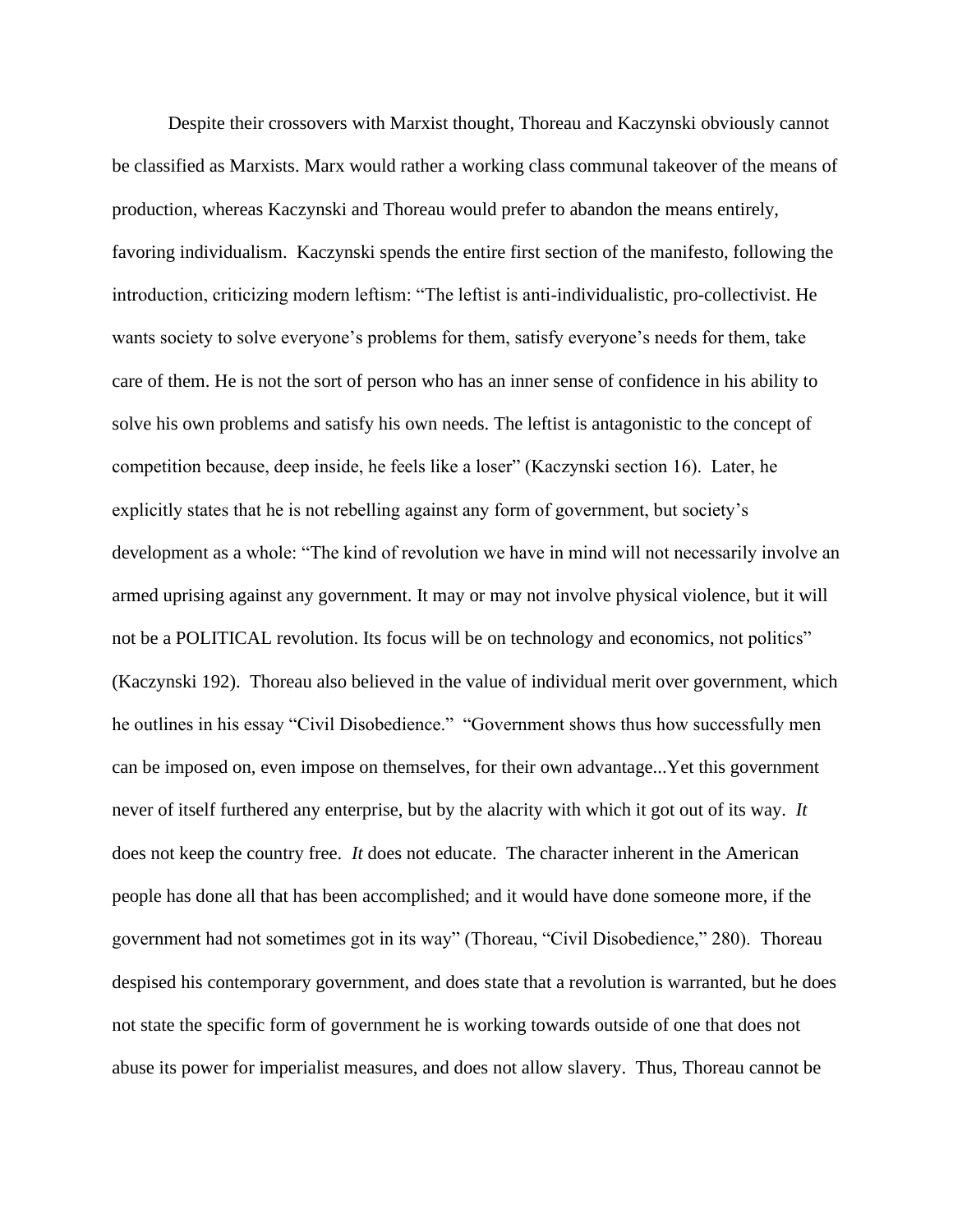explicitly classified as a Marxist, despite many shared beliefs with Marx. It is unlikely that he ever read Marx's works (Salt).

Rather, Thoreau and Kacyznski fall into the network of what Robert Sayre and Michael Löwy refer to as the Romantic anti-capitalist, in their essay "Figures of Romantic Anti-Capitalism." The authors discuss Romantic writers during the beginning of the Industrial Revolution, and the new wave of Romantic thinkers created by the dawn of modernity. Thoreau and Kaczynski hold a Romantic attachment to nature and its pleasures. To the Romantic, nature has the existential power to grant fulfillment to those who live with it harmoniously. "There is also a very essential Romantic component in certain large-scale social movements like ecology, pacifism and the anti- nuclear coalitions, which have changed the political map of the coun- try. The Romantic longing for a harmonious relationship between man and nature is one of the main driving forces of such movements, and one of the main tenets of their counter-culture (Sayre and Löwy 42). Industrialization and capitalism have severed the bond between humans and nature, as forests are torn down to make way for factories, and the Romantic believes that this bond is key to the prosperity of humankind.

In the Romantic anti-capitalist framework, modernity and capitalism are chiefly responsible for the suffering of humankind, and the existential meaningless that comes with industry. This contrasts Becker and Heidegger's view of existential angst as a default predisposition for human existence. Kaczyznski argues that the lack of agency created by industrial society causes existential angst, as opposed to it being inherent to human life.

*It is true that primitive man is powerless against some of the things that threaten him; disease for example. But he can accept the risk of disease stoically. It is part of the nature of things, it is no one's fault, unless it is the fault of some imaginary, impersonal demon.*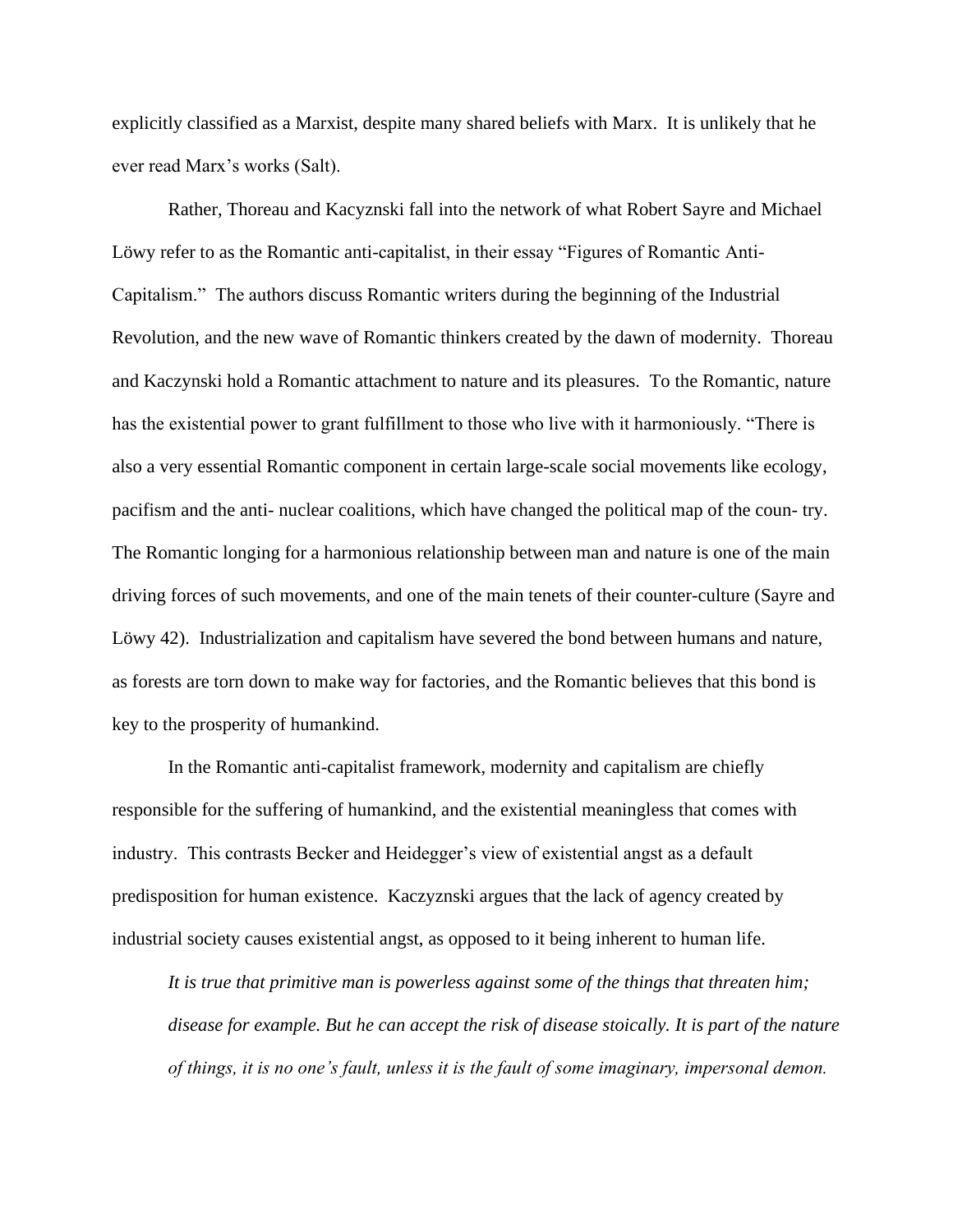*But threats to the modern individual tend to be MAN-MADE. They are not the results of chance but are IMPOSED on him by other persons whose decisions he, as an individual, is unable to influence. Consequently he feels frustrated, humiliated and angry (Kaczynski section 69).*

Kaczynski firmly believes that primitive man lacked depression in the face of a life without certain meaning, and that returning to a primitive life and abandoning technological progress will save humankind from further existential crises. Thoreau is not as confident in this claim, but still professes the profound positive impact his journey in the woods had on him: "...if one advances confidently in the direction of his dreams, and endeavors to live the life which he has imagines, he will meet with a success unexpected in common hours" (Thoreau 267). He encourages the reader to find ways of life outside of the norm, and to search for greater meaning, and is much more optimistic than Kaczynski. Still, he clearly views capitalism and industry as a key cause to existential sorrow. In opposition, Heidegger writes: "Death is a possibility of being that Da-sein (being) always has to take upon itself. With death, Da-sein stands before itself in its ownmost potentiality-of-being. In this possibility, Da-sein is concerned about its being-in-the-world absolutely" (Marino, Heidegger 415). Death is the ultimate possibility of existence, overtaking all worldly things. Until we recognize death as inevitable, our every action goes into either actively attempting to ignore and avoid death. Death exists regardless of the level of industrialization in society, it exists regardless of the existence of capital. To the existentialist, there is no decided inherent meaning to life. Kaczynski and Thoreau see harmony with nature as a way to instill meaning and give life purpose, and capitalism as a force looking to destroy this harmony. Heidegger argues that existential crises will always exist as our primary existential problem is death.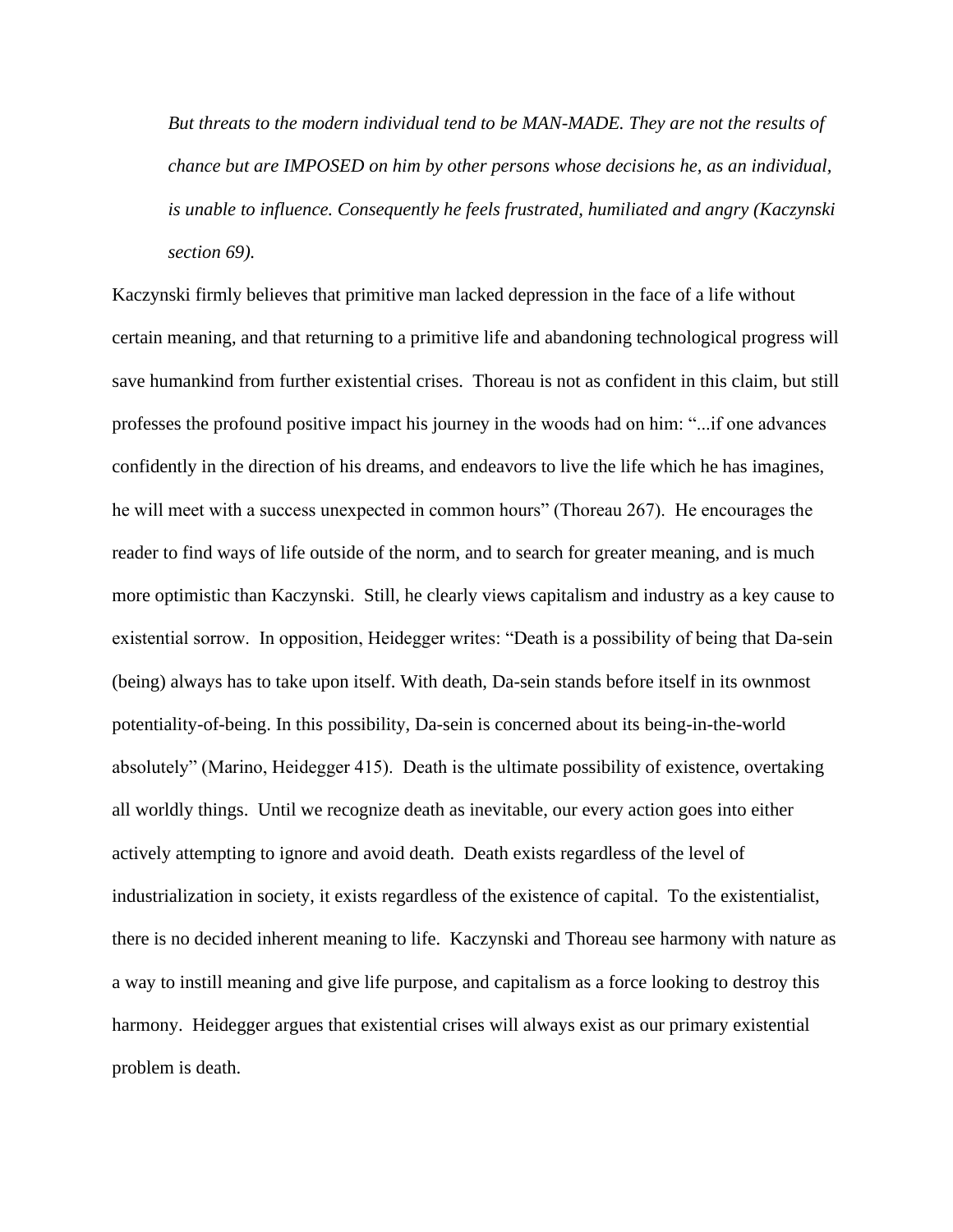#### **Nature's Validity as an Existential Solution**

Without a specific higher guiding force, there is nothing and no one outside of ourselves and our will that can make life worth living. However, this does not render life completely absurd and meaningless. The existentialists reproach such a pessimistic and nihilistic opinion on the subject. In *The Ethics of Ambiguity*, Simone de Beauvoir, another French philosopher and one of Sartre's close friends and lovers, states "The notion of ambiguity must not be confused with that of absurdity. To declare that existence is absurd is to deny that it can ever be given a meaning; to say that it is ambiguous is to assert that its meaning is never fixed, that it must be constantly won" (Marino, de Beauvoir 540). While existentialists have been painted as absurdists, who see life as completely meaningless, existentialism is in reality an optimistic philosophy. To the existentialist, though the meaning of life is not fixed, it is our constant search for answers in regard to our purpose and existence that gives life its meaning. Though we may not know the reason for our existence, our lives are validated in that we can make the most of them through our own efforts. To Kaczynski, and to an extent, Thoreau, this meant journeying into nature to find preoccupation with survival, but to other existential philosophers, simply recognizing life as lacking inherent meaning, and then adding one's own is enough to prevent existential anxiety.

Heidegger wrote that death had complete control over the lives of those who attempted to downplay or ignore its certainty. However, he also offers a solution to the issue of Angst: "Anticipation reveals to Da-sein its lostness in the they-self, and brings it face to face with the possibility to be itself, primarily unsupported by concern taking care of things, but to be itself in passionate anxious freedom toward death which is free of the illusions of the they, factical, and certain of itself" (Marino, Heidegger 439). To completely acknowledge and anticipate death, in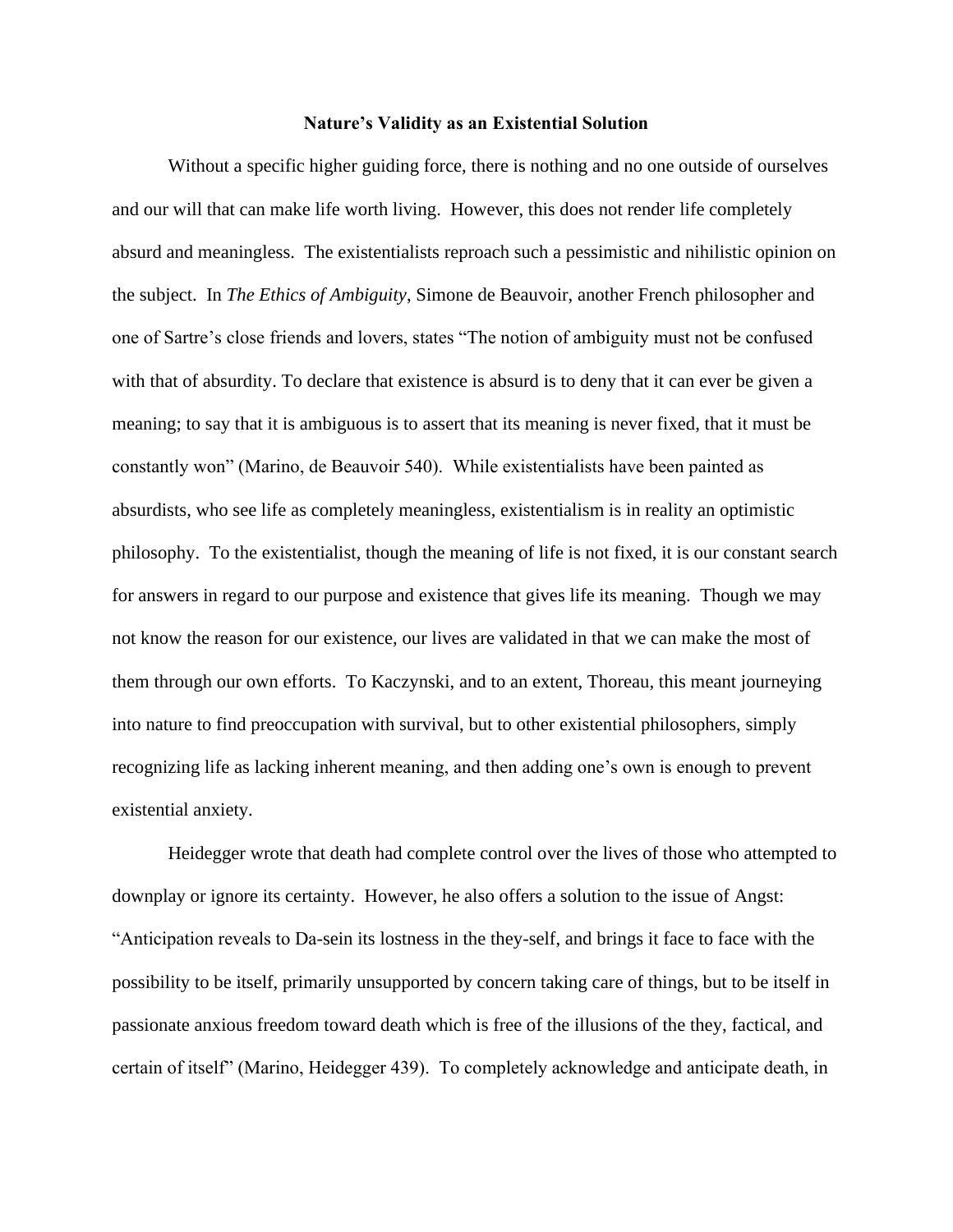its ownmost, nonrelational, certain, indefinite and not to be bypassed nature, is to find freedom in life. In other words, recognizing the morbidity of existence, and our inability to change it, allows us to live our lives to the fullest. This can be done even without living a primitive life in the woods as Kaczynski would suggest.

In *The Myth of Sisyphus*, Albert Camus expands on the optimism of existentialism. He discusses the hero, Sisyphus who has been condemned to roll a rock up a hill for all eternity, never reaching the top. Sisyphus is a metaphor for the human condition: we persist through existence though we can never find out true meaning. However, we still have agency over how we consider life, despite there being no higher power to tell us what is right from wrong. "If there is a personal fate, there is no higher destiny, or at least there is but one which he concludes is inevitable and despicable. For the rest, he knows himself to be the master of his days" (Marino, Camus 640). One's search for meaning and fulfillment takes precedence over any theoretical fixed meaning. Camus concludes his essay with these words: "The struggle itself toward the heights is enough to fill a man's heart. One must imagine Sisyphus happy" (Marino, Camus 640). Happiness and existentialism are not at all juxtaposed, and one can find satisfaction in life even when it lacks inherent meaning.

With Sartre, de Beauvoir, Heidegger, and Camus' words in mind, Kaczynski's ideas begin to appear flawed. After all, if one can simply find happiness by recognizing their death, and that their existence precedes essence, then why journey into nature at all? Of course, the task is not so simple, and the majority of suffering individuals who Kaczynski brings up have not read the great existential philosophers. Kaczynski's ideas fall under the realm of existentialism, though his advice is more specific. By devoting oneself completely to nature and survival, one is creating their own purpose in the universe. However, nature cannot be seen as the ultimate cure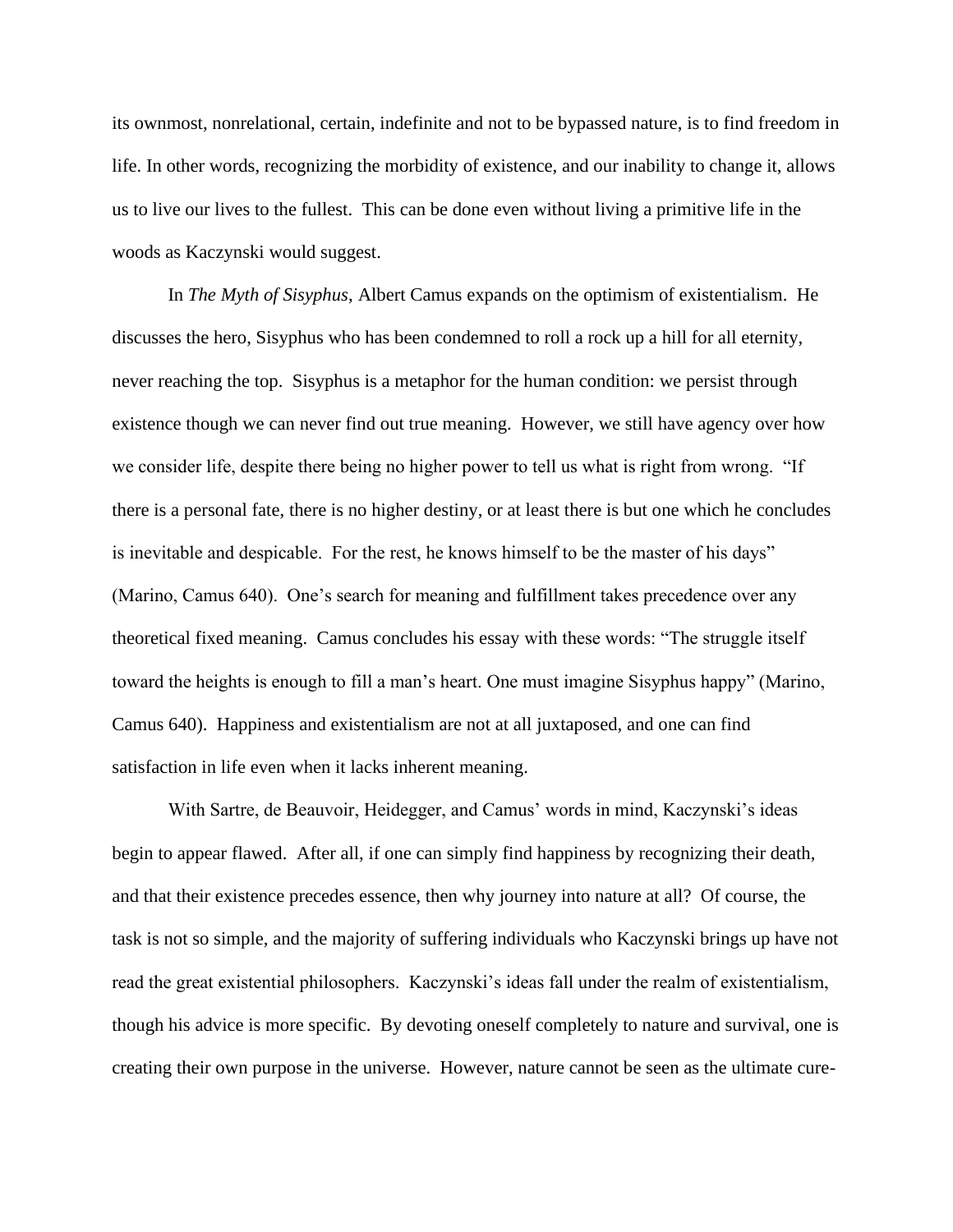all to existentialist woes. The issue of one's self worth in a vast world has certainly been present since the dawn of humankind. Focusing entirely on survival allows one to mostly avoid this crisis, but it does not completely save the soul. I picture a caveman, fulfilled after spending his day hunting mammoths and building fires from scratch, sitting down to finally rest, only to be stricken with thoughts of helplessness in a meaningless life. There will always be downtime, and thus there will always be existential dread. One must go further than living in nature, and confront these issues in an existential manner: by recognizing that creating one's own purpose is completely valid and justified in the pursuit of happiness.

Thoreau, though extremely grateful for his time spent with nature, understood the existentialist thought process. He knew that it was not nature entirely that gave him meaning, but his search for new purpose itself, hence why he encourages the reader to take their own path. Life in the woods can be seen as an excellent escape from the hardship of modern society, and even as a method of finding existential purpose, but it is but one method. In her conclusion to "The Ethics of Ambiguity," de Beauvoir writes:

Let men attach value to words, forms, colors, mathematical theorems, physical laws, and *athletic prowess; let them accord value to one another in love and friendship, and the objects, the events, and the men immediately have this value; they have it absolutely. It is possible that a man may refuse to love anything on earth; he will prove this refusal and he will carry it out by suicide. If he lives, the reason is that, whatever he may say, there still remains in him some attachment to existence; his life will be commensurate with this attachment; it will justify itself to the extent that it genuinely justifies the world (Marino, de Beauvoir 568).*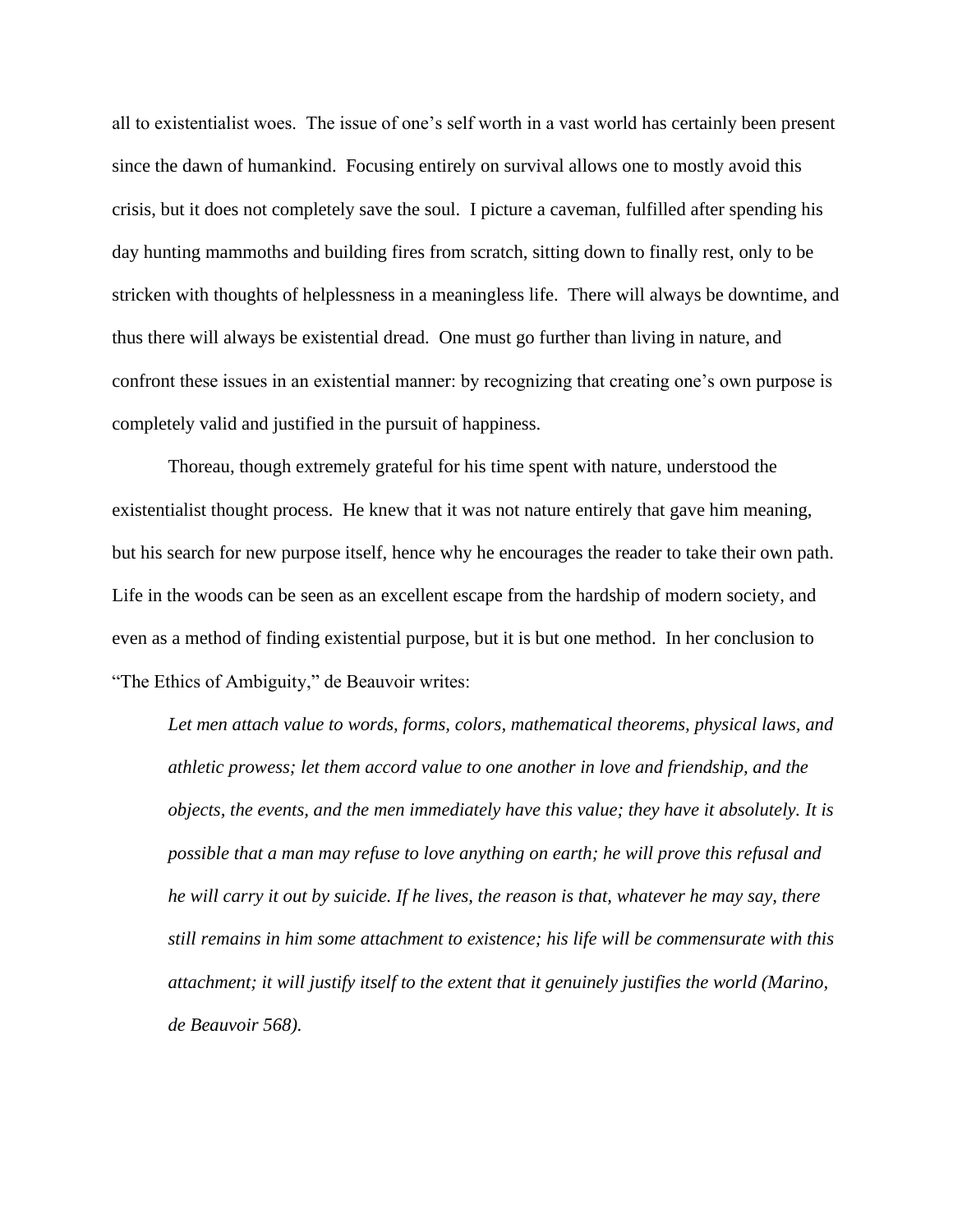So long as we keep living, and keep loving our lives, and continue to search for happiness in all things, our life has meaning. There is more to purpose than moving to the woods, and nature cannot be seen as the definitive and singular cure for existential anxiety.

However, nature's benefits still cannot be overstated. Heidegger himself often found solace in the wilderness, and believed that the rise of technology was warping our view of nature into something only for our own technological benefit. "...Heidegger draws attention to technology's place in bringing about our decline by constricting our experience of things as they are. He argues that we now view nature, and increasingly human beings too, only technologically—that is, we see nature and people only as raw material for technical operation," writes Mark Blitz in his essay "Understanding Heidegger on Technology" (Blitz 63). Heidegger is not alone in this regard, joined by Camus, Nietzsche, and numerous others in appreciation for nature and solitude. Camus wrote extensively on his trips to his native country of Algeria, and the beauty he saw in its arid landscapes and beaches. Though nature may not be an automatic cure to existential dread, it can provide a space where one feels in harmony with the natural world, and offers a solitude unmatched by any way of life in civilization. At the end of the chapter "Where I Lived, and What I Lived For," Thoreau writes:

*Time is but the stream I go a-fishing in. I drink at it; but while I drink I see the sandy bottom and detect how shallow it is. It's thin current slides away, but eternity remains. I would drink deeper; fish in the sky, whose bottom is pebbly with stars. I cannot count one. I know not the first letter of the alphabet. I have always been regretting that I was not as wise as the day I was born. The intellect is a cleaver; it discerns and rifts its way into the secret of things. I do not wish to be any more busy with my hands than is necessary (Thoreau 81).*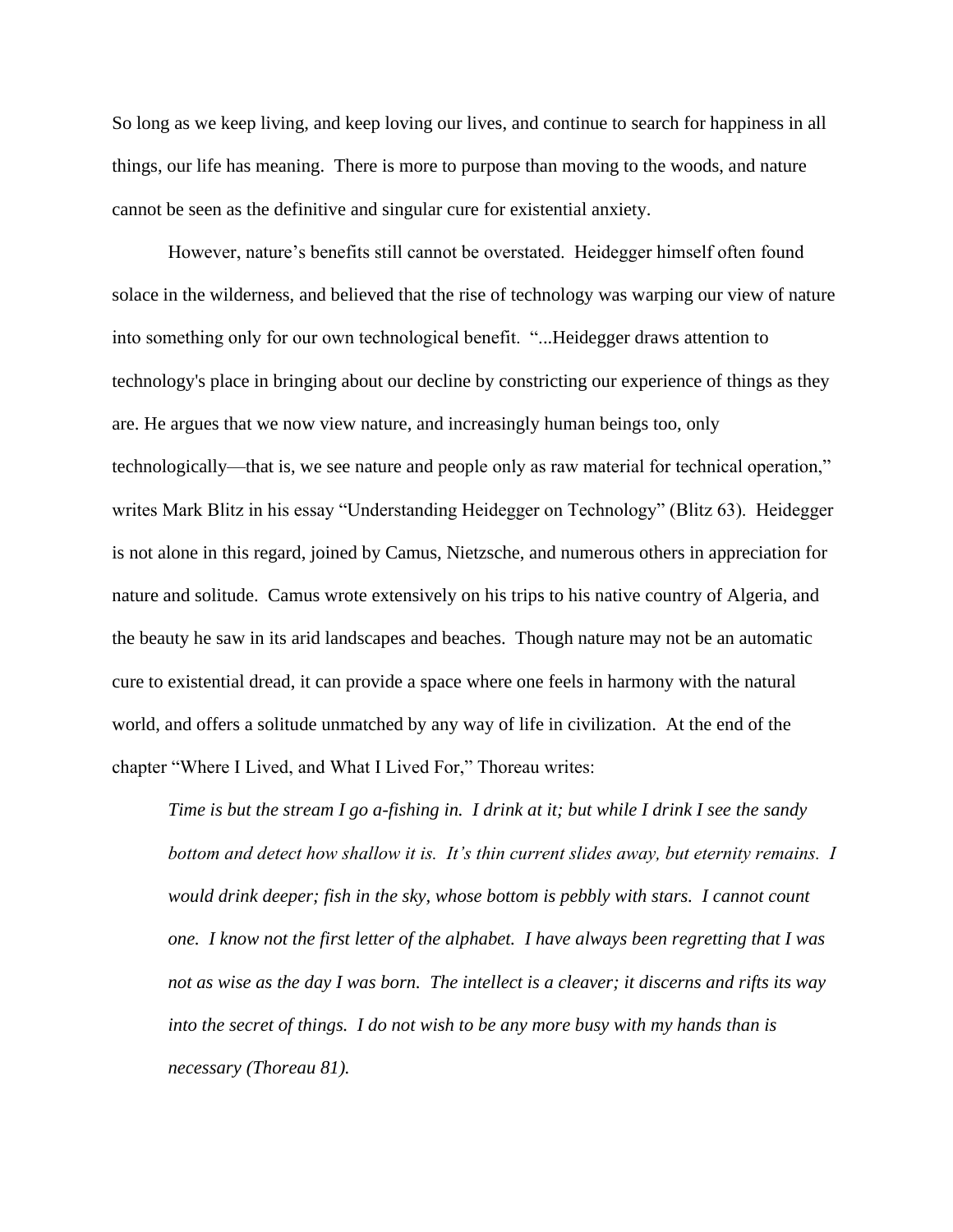Though only our confrontation and acceptance of the world with inherent meaning can truly give us purpose, in nature can we find an escape from the realities of modernity and a space to freely contemplate our existence. There is a truth to both Kaczynski and Thoreau's words when they defend the wholesomeness of a life within the wilderness

## **The Problem of Revolution**

If we are to trust Kaczynski, Thoreau, and the existentialists on the value of nature, a dark problem arises. The rise of industry and technology, which disconnects humans from nature and causes environmental destruction, now poses both a physical (global warming) and existential threat. Though I have established that nature is not entirely necessary for one to find existential fulfillment, the wilderness still holds immense value as a diversion from alienated life under capitalism. If communion with nature can lead to increased fulfillment on any level, then the forces acting to destroy it must be annihilated.

It is at the crossroads of revolutionary action where Kaczynski and Thoreau primarily divert paths. Their environmentalist philosophies remain similar, but the actions the two thinkers took in regard to their beliefs differ immensely. In her short story "Cabin Cabin," told from the point of view of Kaczynski's cabin after his arrest, author Joy Williams critiques Thoreau's efforts from the cottage's perspective:

*"Henry could be silly. Too, Nature, was a business for Henry, an occupation, and his cabin-in-the-woods experiment has become one of the most overinflated of American myths. Walden Pond in Concord, Massachusetts, was a simulated wilderness even back in 1845. The cabin was in view of the public road and its scribbling occupant had a constant stream of visitors. It wasn't as though he had nothing but a farting pond for*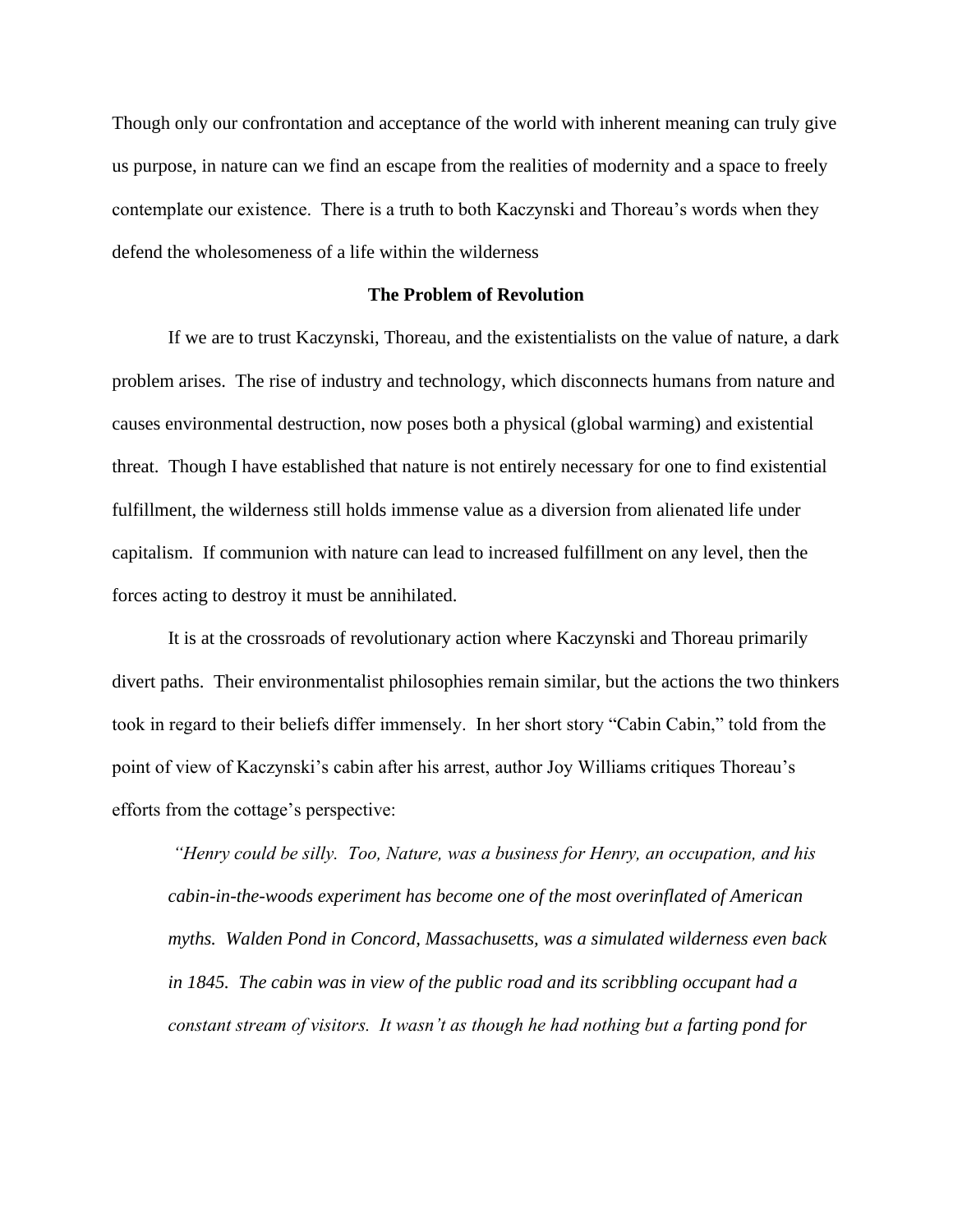*company. And he lived there for only two years before returning to the gabby salons of town" (Williams 65-66).*

The cabin character calls Thoreau a sellout, not committed enough to truly understand Kaczynski's vision of nature, and thus not willing to fight for it. Truthfully, Thoreau did not fight for the preservation of nature the way that Kaczynski did. He killed not a single person for the environmental revolution, choosing to write his frustrations instead of mailing them.

However, Thoreau was no stranger to the idea of revolution. In "Civil Disobedience," he recalls being arrested and imprisoned for not paying taxes, protesting against slavery and the United States' involvement in the Mexican-American War. His refusal to contribute to a system he found unjust is rebellion in and of itself, and he encourages others to do the same: "If a thousand men were not to pay their tax-bills this year, that would not be a violent and bloody measure, as it would be to pay them, and enable the State to commit violence and shed innocent blood. This is, in fact, the definition of a peaceable revolution, if any such is possible" (Thoreau, "Civil Disobedience" 290). Thoreau also had a vision of his ideal political utopia: "I please myself with imagining a State at least which can afford to be just to all men, and to treat the individual with respect as a neighbor; which even would not think it inconsistent with its own repose if a few were to live aloof from it…" (Thoreau, Civil Disobedience 301-302). He was an abolitionist and anti-imperialist, and wrote many essays on the topics, hoping to help sway Americans to the right side of history.

Kaczynski's revolution is apolitical. All people are subject to suffering under industry, thus that problem must be eradicated before anything else. He would refer to Thoreau's ideas as "reforms" rather than revolutionary: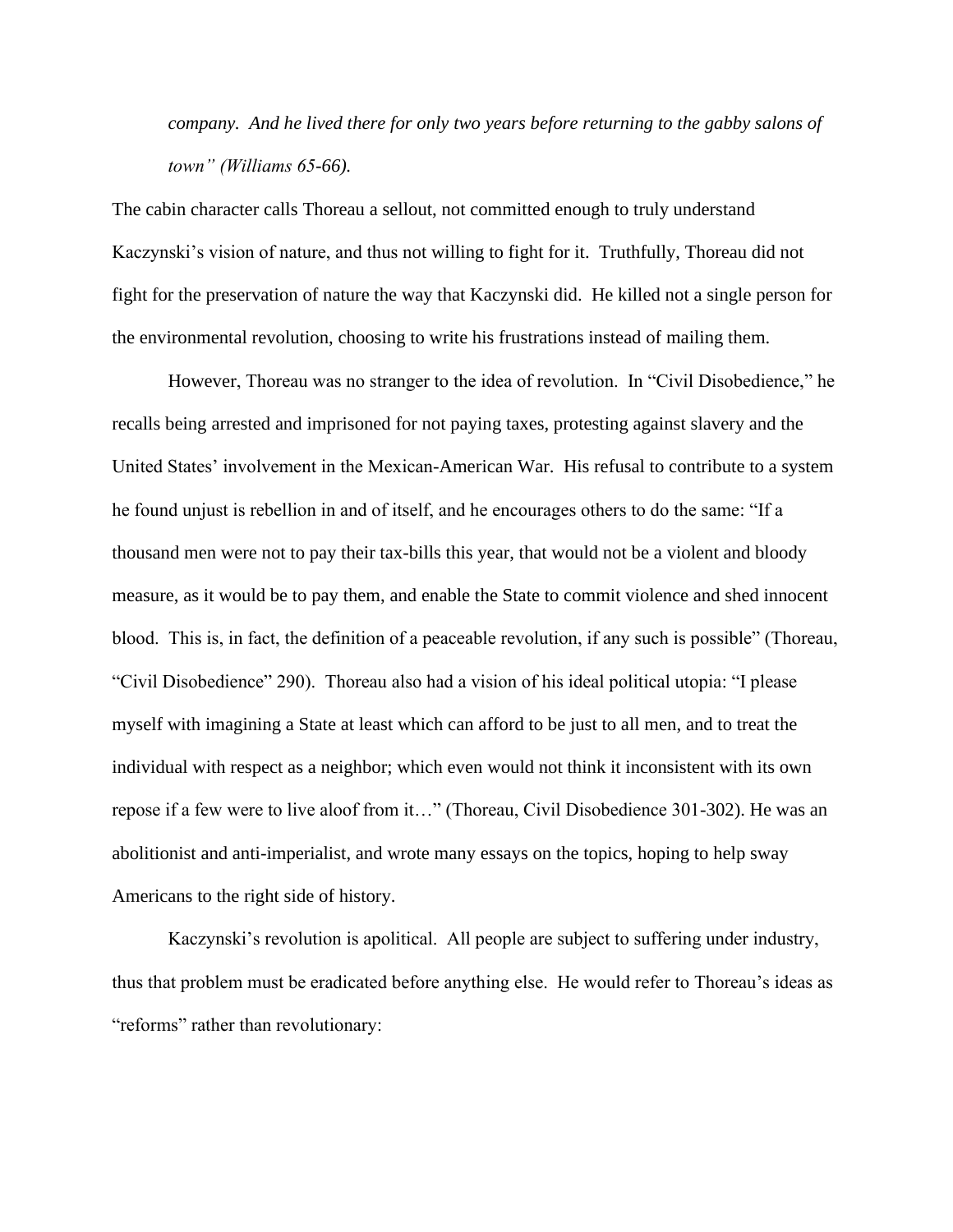*By the first principle (of revolution), generally speaking an attempt at social reform either acts in the direction in which the society is developing anyway (so that it merely accelerates a change that would have occurred in any case) or else it has only a transitory effect, so that the society soon slips back into its old groove. To make a lasting change in the direction of development of any important aspect of a society, reform is insufficient and revolution is required. (A revolution does not necessarily involve an armed uprising or the overthrow of a government.) By the second principle, a revolution never changes only one aspect of a society, it changes the whole society; and by the third principle changes occur that were never expected or desired by the revolutionaries. By the fourth principle, when revolutionaries or utopians set up a new kind of society, it never works out as planned (Kaczynski section 108).*

Kaczynski's concept of revolution is highly broad, but the primary point is that it requires complete societal change from the basis of what that society is built upon. In this case, change from modern society's routes in capitalism and industry.

Though Thoreau believed in the harms of industrialization, he does not speak to what can be done on a revolutionary level to stop the rise of industry. He only discusses how the individual can find peace by avoiding new technologies. However, he was fervent in fighting for the social issues of his time, protesting, lecturing, and of course, writing (Friedrich 55). Paul Friedrich outlines Thoreau's political efforts in his essay "Walden's Political Thoreau," commending the value Thoreau's writing had on pushing forward the abolitionist movement. And yet, Thoreau's writing was not enough to stop the industrial revolution, and the situation has worsened to an extreme degree. Technology has advanced far further than Thoreau could have imagined, and life within civilized society has almost completely eclipsed rural life in America.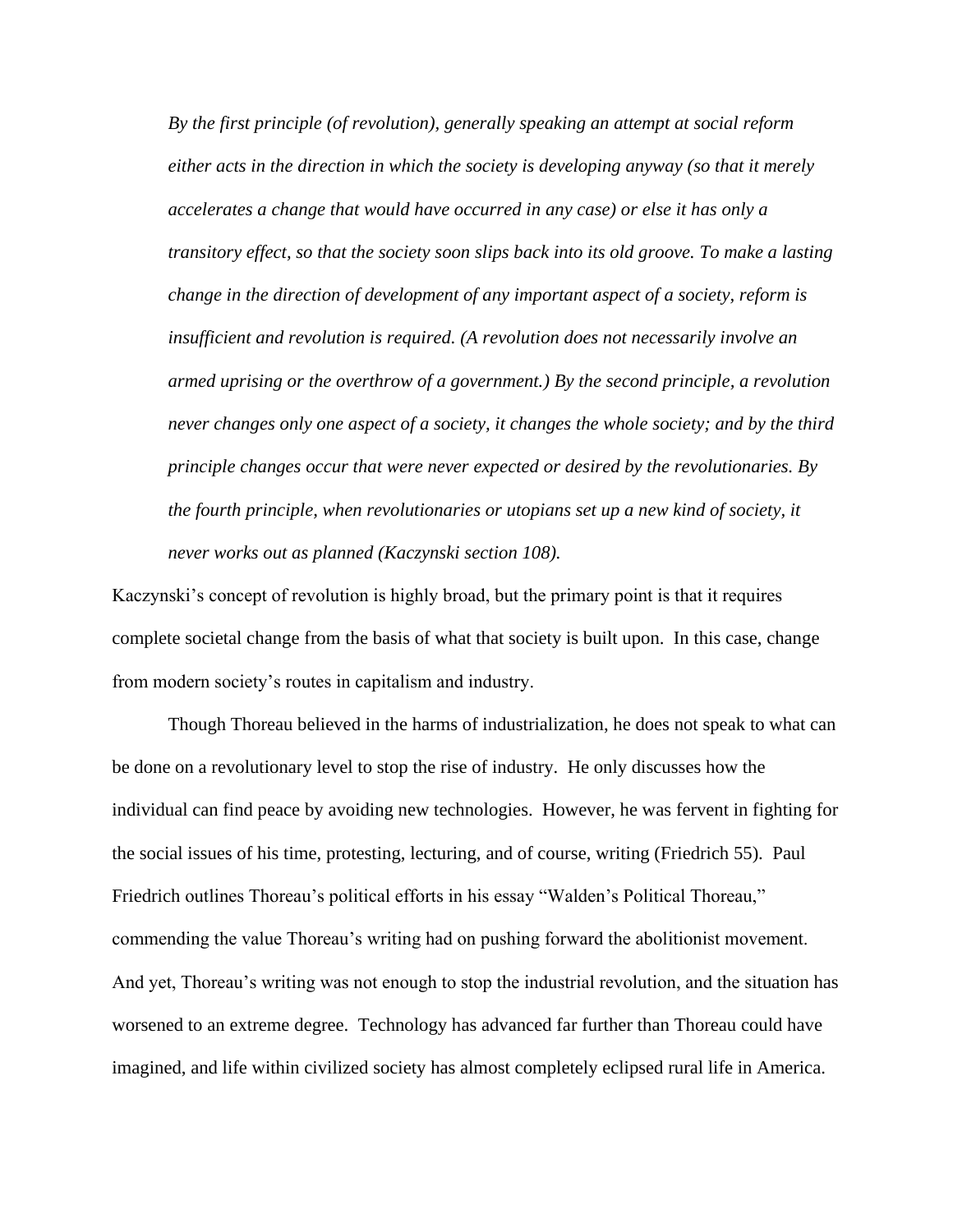So the question remains, if one is certain that a problem is plaguing society, causing existential misery, to what degree must one go to fight against this problem? Was Thoreau's writing enough, or is Kaczynski's radical action more appropriate? De Beauvoir discusses the relation between an end (in Kaczynski's case the complete abandonment of industrial society, and in Thoreau's case a political utopia in which technological progress has stopped and he is free to do as he pleases) and its means.

De Beauvoir uses the U.S.S.R. as her key example when considering sacrifices for a theoretical greater good. "The opponent of the U.S.S.R. is making use of a fallacy when, emphasizing the part of criminal violence assumed by Stalinist politics, he neglects to confront it with the ends pursued" (Marino, de Beauvoir 556). Though there was mass violence caused in order to create the powerhouse nation of the U.S.S.R., the ends imagined were a peaceful and equal state for all. Conversely, de Beauvoir states to unconditionally defend the actions of the U.S.S.R. because of the just nature of its ends, is also a logical fallacy (Marino, de Beauvoir 557). As there is no objective truth to the universe, there is no objective, mathematical equation to balance violence in the name of a cause. "We challenge every condemnation as well as every a priori justification of the violence practised with a view to a valid end" (Marino, de Beauvoir 558). One must be in constant consideration of every action they take to justify an end, and must be in constant consideration of whether that end is just. If you believe your way of life to be beneficial to all, you must reevaluate this belief with each sacrifice made. One can never give in to the idea that a goal is necessary regardless of means, or that the means completely invalidate the goal.

With de Beauvoir's frame of engagement and sacrifice in pursuit of revolution, Kaczynski and Thoreau's actions take shape more clearly. Thoreau, with his broader political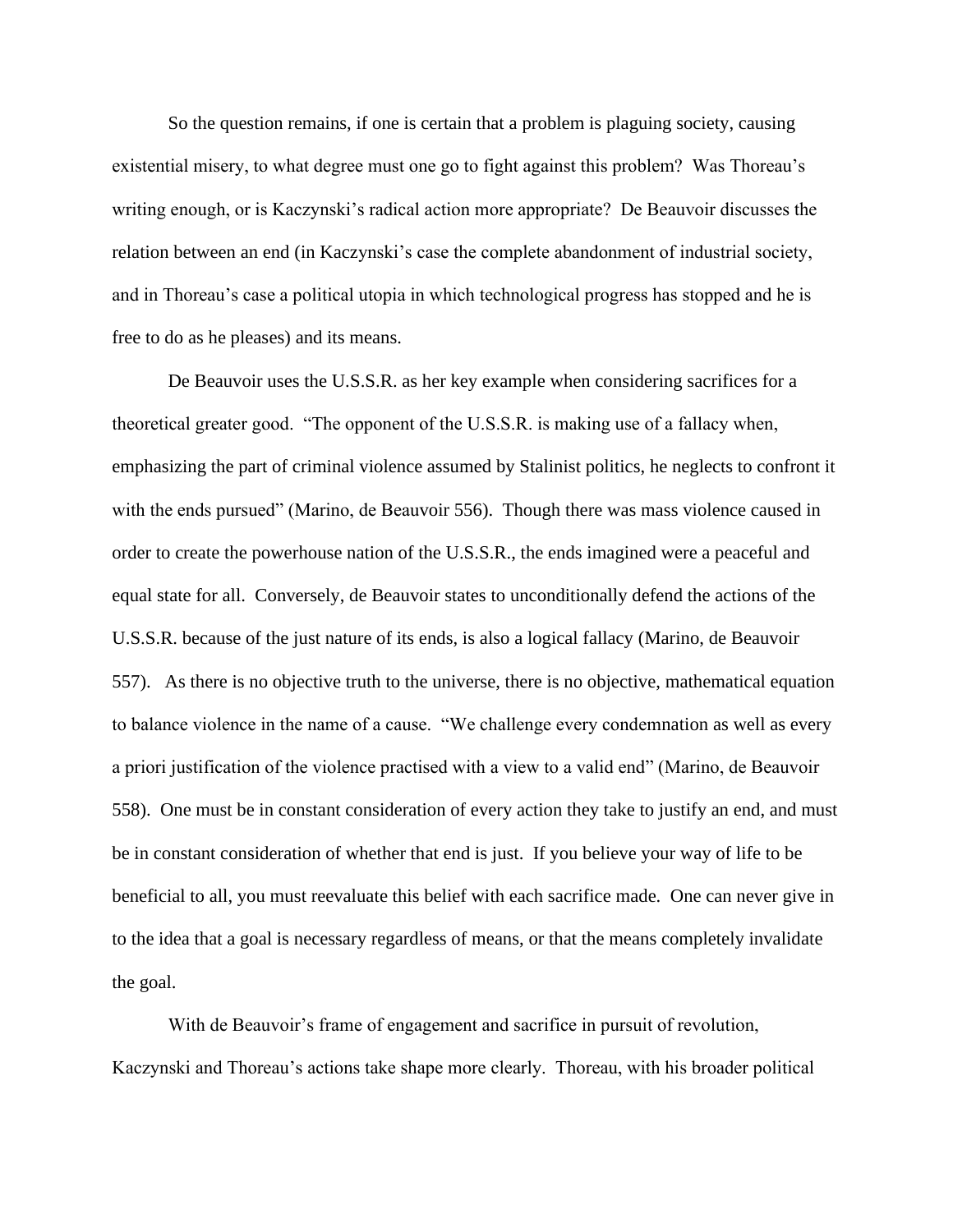leanings, was less convinced of the complete, overbearing power of nature. "I left the woods for as good a reason as I went there. Perhaps it seemed to me that I had several more lives to live, and could not spare any more time for that one" (Thoreau 266). He cared enough to profess his love for nature in writing, and discuss it amongst friends and visitors, but Thoreau was not interested in upheaving the routes of society, or the sacrifices that would come with such a task. Kaczynski had no life outside of the woods. To him, that was the only solution, and society had to know for its own benefit. Thoreau was certain that the woods had a positive impact on his mental well being, and wanted to spread his message. Kaczynski was certain that the woods were the only way humanity could ever find salvation. Each man did their best to measure how important their task was, and thus considered the sacrifices that needed to be made. Though Kaczynski's actions appear absurd, even psychotic, one must imagine how much they would sacrifice if they felt all humans were suffering from deep existential anxiety, and they had the power to change things.

In "License to Kill: Contesting the Legitimacy of Green Violence," author Robert Fletcher cites Derrick Jensen, an environmental extremist with similar opinions on violence to Kaczynski. "Non-violent approaches to addressing these issues, Jensen maintains, have been largely ineffective thus far. He therefore asserts that more aggressive measures are necessary in order to counter the illegitimate violence inflicted by modern civilisation on the rest of the planet" (Fletcher 151). This calls back to Thoreau's argument for abstaining from taxes: the violence we cause is nothing in comparison to the violence *they* cause. Kaczynski believed he had the answer to human suffering, and went to extreme lengths to publish his manifesto and notify others. To abstain from action would be to allow this suffering to continue, and he could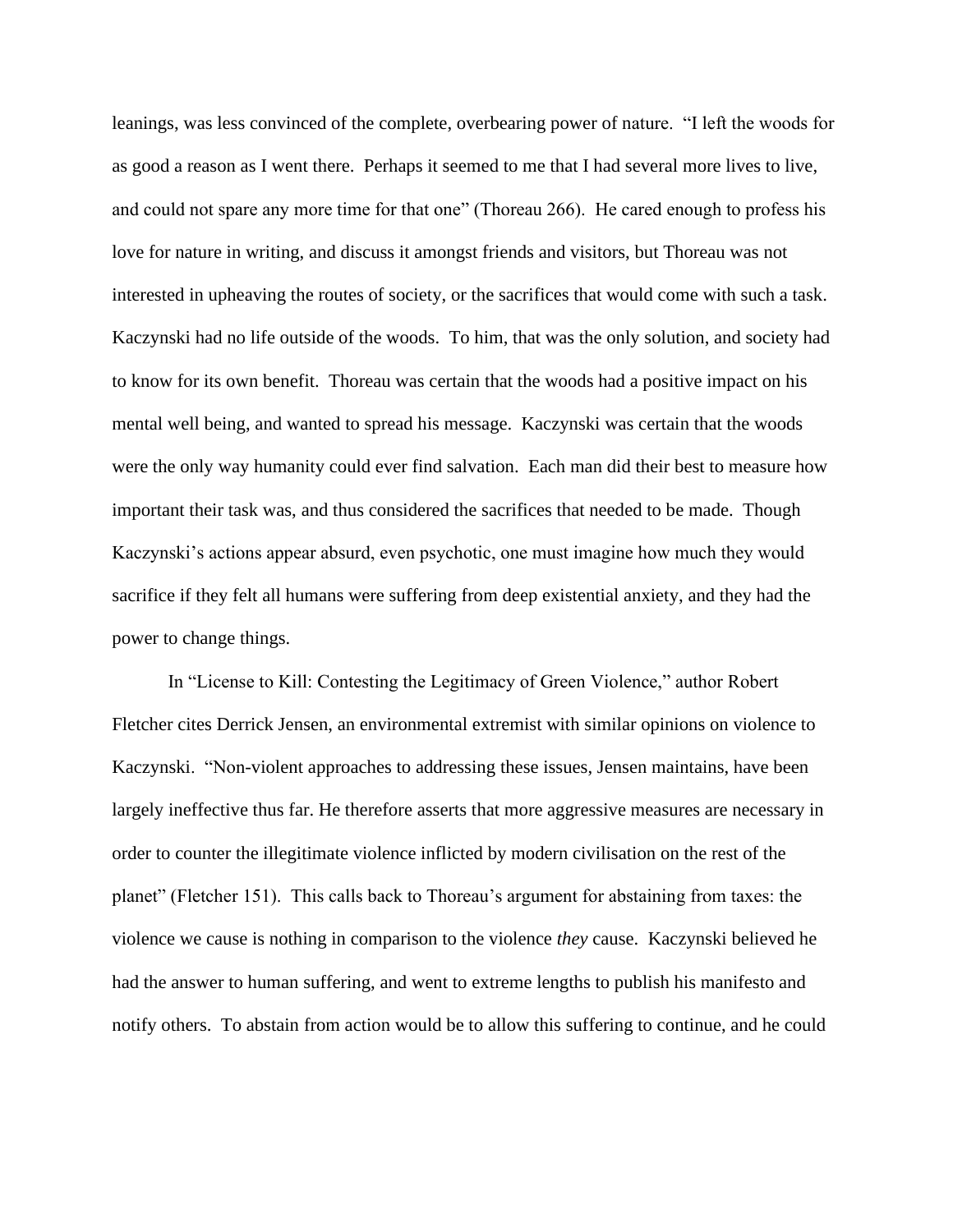never do more damage than his enemy, industrial society, had done. In his conclusion, Fletcher writes:

*Contemporary green violence may entail, therefore, a qualitative transformation in the nature of state's involvement in environmental action. If the object of biopower is a national population, then the violent killing of perceived threats can be legitimated on the argument that these threats are not themselves part of the population being protected. When the object of biopower becomes life as a whole, on the other hand, killing must indeed be justified by invoking an extraordinary 'exception' (Agamben 1998) to normal biopolitical governance, as Lunstrum (2017) contends" (Fletcher 154).* 

Kaczynski felt that the object of biopower, in his case industrialization, was threatening life itself, and thus was able to justify his violent actions. We will never be able to mathematically deduce whether his actions were too much, or whether Thoreau's actions were too little, but we must be in constant consideration of why what they did had to be done, if they should have done more or less. There is no objectively right answer to the matter of terrorism versus journaling, as the end goals are completely separate. The answer to the question of "what must be done" in regard to anti-capitalist environmental revolution, is that one must first consider how truly important the revolution is in making the world a better place, and act from there, continuing this consideration with every new action. The only objective truth is that both Kaczynski and Thoreau must be taken seriously as thinkers when engaging with their projects, and that their warnings on nature and industry should be heeded. Williams ends her story with these words on Kaczynski: "His previous lawyers had arranged for a psychiatric examination without his consent, an examination that concluded that he was fit to stand trial even though he was a 'sickie,' or in more psychologically precise terms, a paranoid schizophrenic awash in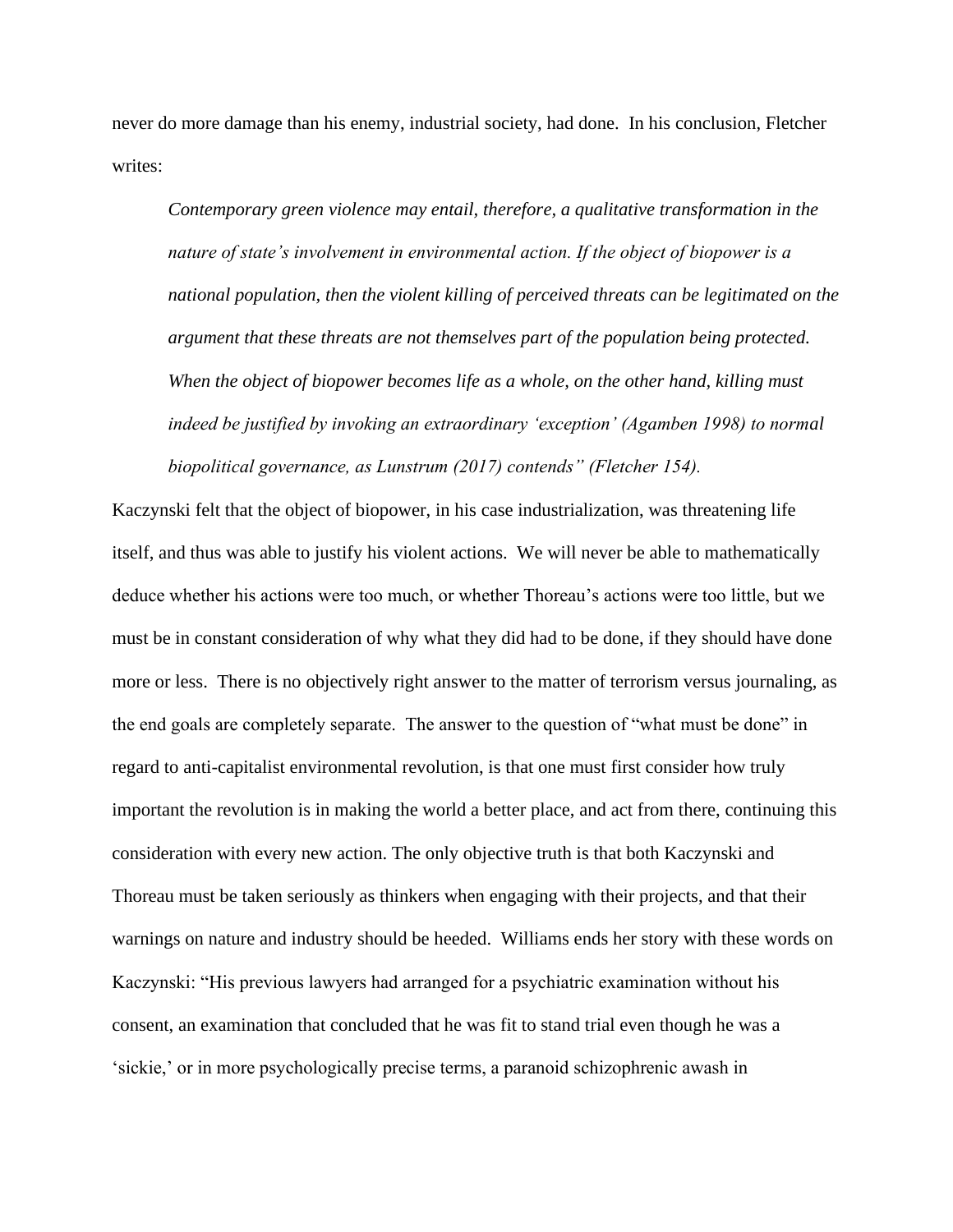delusions— the worst one being that technology is the vehicle by which people are destroying themselves and the world. What? It's not true?" (Williams 67). Of course, it is true. Modernity and its fallouts could very well lead to the end of civilization, and it is the individual's duty to determine to what degree they will take action.

Thoreau is long dead, and Kaczynski will sit in a jail cell for the rest of his life, likely not much longer. "Industrial Society and its Future" has not had its desired impact yet, and more than likely never will. Similarly, *Walden*, though beloved by contemporary critics and taught at schools around the world, has been unable to halt the rise of industry. However, broader social impact cannot always be determined, and the number of individuals moved by Kaczynski or Thoreau's writing, who may someday be spurred into action, cannot be measured. There are, of course, an ever growing number of environmentalists and eco-fascists among the younger generations. In his book *Poetry of the Revolution*, Martin Fuchner analyzes the purpose of the manifesto:

*This desire for openness and manifestation is central to the manifesto, defining its creative practice, as Raymond Williams might put it, of articulating what has been hitherto unarticulated. Foregrounding this creative practice is at odds with most theories premised on the determining function of history or modes of production. Manifestos need to be recognized not only as symptoms and indices of social formations, as superstructure, but also as moments of actual or attempted intervention, perhaps even as instances of the superstructure altering the base. Whether or not individual manifestos actually accomplish their ambitious goals—some altered history far beyond their wildest dreams—matters less than the literary, poetic, and rhetorical strategies they developed for the single purpose of changing the world. The history of successive manifestos is thus*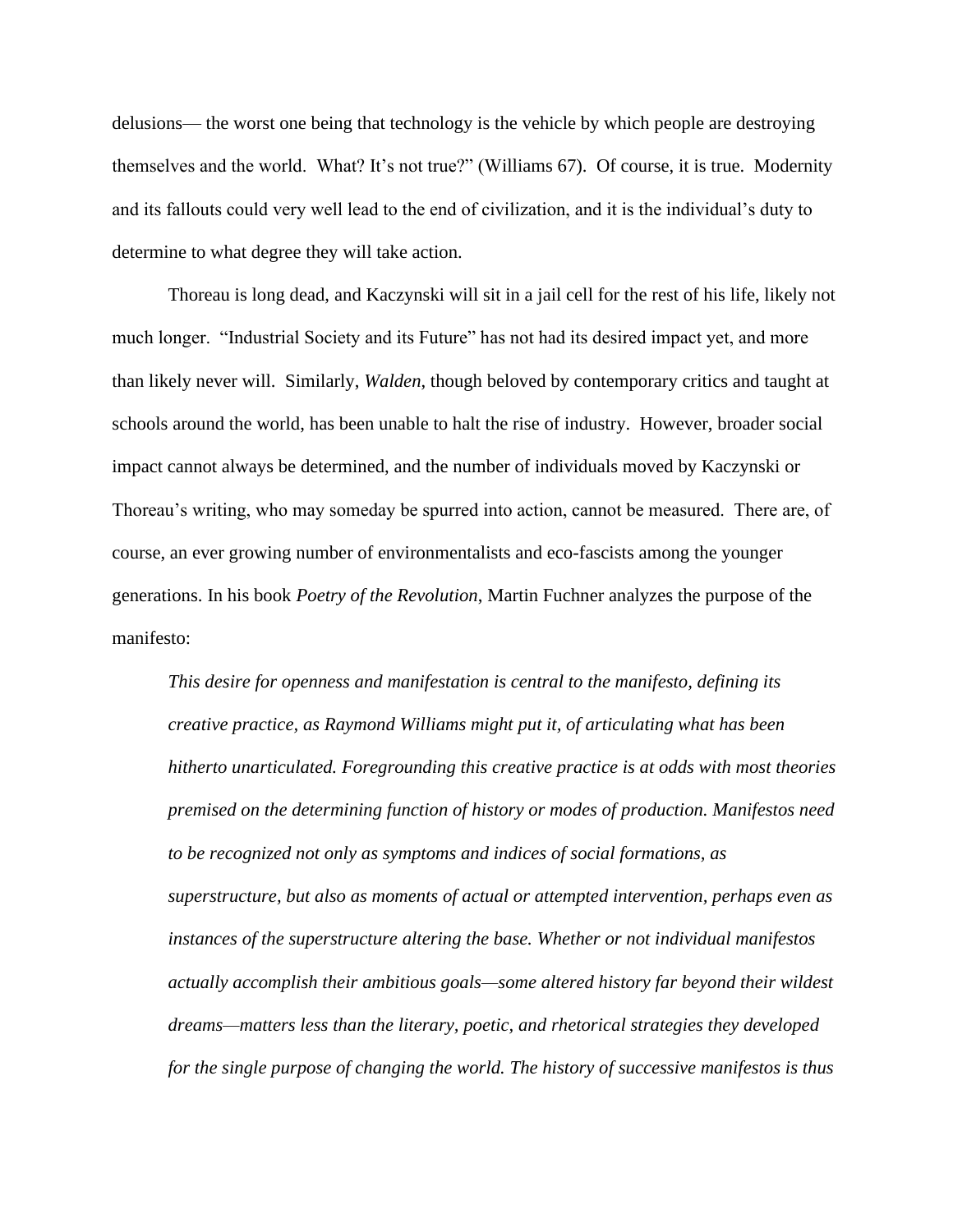*also a history of the futures these manifestos sought to predict, prefigure, and realize (Puchner 3).*

Within Fuchner's frameworkI choose to view *Walden* as a manifesto of a slightly separate category than "Industrial Society." In *Walden*, a disaffected young Thoreau attempts to convince his reader to abandon society's vision of a proper life and lead their own adventure to achieve fulfillment. "...If one advances confidently in the direction of his dreams, and endeavors to live the life which he has imagines, he will meet with a success unexpected in common hours" (Thoreau 267). It is absolutely a moment of attempted intervention, as Thoreau wants to dissuade his reader from falling into the trap of industrial civilization. Unlike "Industrial Society," the intent is more broad, but neither manifesto has specific instructions. The reader of these two texts can evaluate whether it is capitalism that has brought upon the scourge of existential woe, or take the side of Heidegger and the other existentialists in seeing the value in nature, but recognizing existential angst as a greater battle. Upon finishing, the reader has to make the existential choice to act. They must decide themselves what is worth fighting for, and how much they must fight for it. *Walden* and "Industrial Society and Its Future" serve their purpose as manifestos: they establish the indisputable problem of industrial modernity and offer a solution. Thoreau suggests going against the grain of society, with living life in the woods as a prime example, and Kaczynski advocates for full revolution against the industrial system. Now that they are gone, only the reader can carry on their legacy, just as only the reader can establish their own purpose in life.

Kacyznski calls his revolution apolitical, but I disagree. His connections with Marx overlap both in critique of capitalism and demand for change. With major corporations behind the vast majority of environmental damage and carbon emissions, and large state governments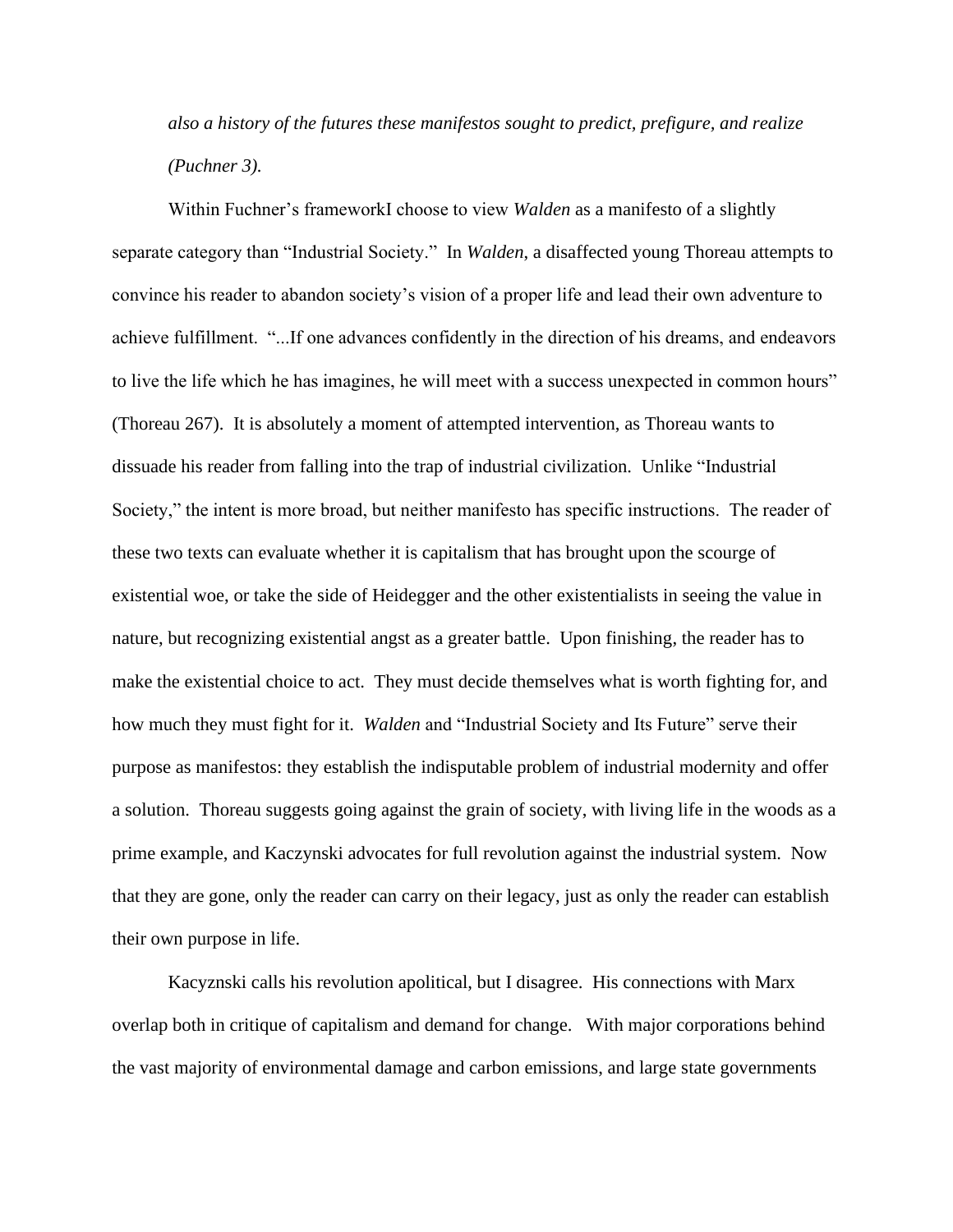enforcing imperialist horrors and class disparity, the mass uprising Kacyznski envisions is distinctly political. A complete return to primitive life may not be necessary for existential freedom, but capitalism remains the major cause of alienation and dissatisfaction in Western contemporary society, and must be dealt with as such. Violent measures should be avoided until absolutely necessary, and in the case of revolt against modernity, which has enslaved humanity in the chains of capitalist labor and left the Earth on the brink of devastation, violence is warranted. This violence must not target only the individual scientist, seen in Kaczynski's methods, but the structures of capitalism themselves: corporations and governments. When these structures are toppled, the individual will regain control and dignity, and nature's glory will be restored. Only then can we truly embark on the path towards enchantment and existential freedom.

## Author's Note:

I purposefully chose to omit the experiments done on Kaczynski at Harvard. In an essay analyzing his texts, I believe bringing up that portion of his history would only serve to diminish his points in an unfair manner. There is a place to discuss his supposed madness, but his major points in the manifesto must be taken seriously.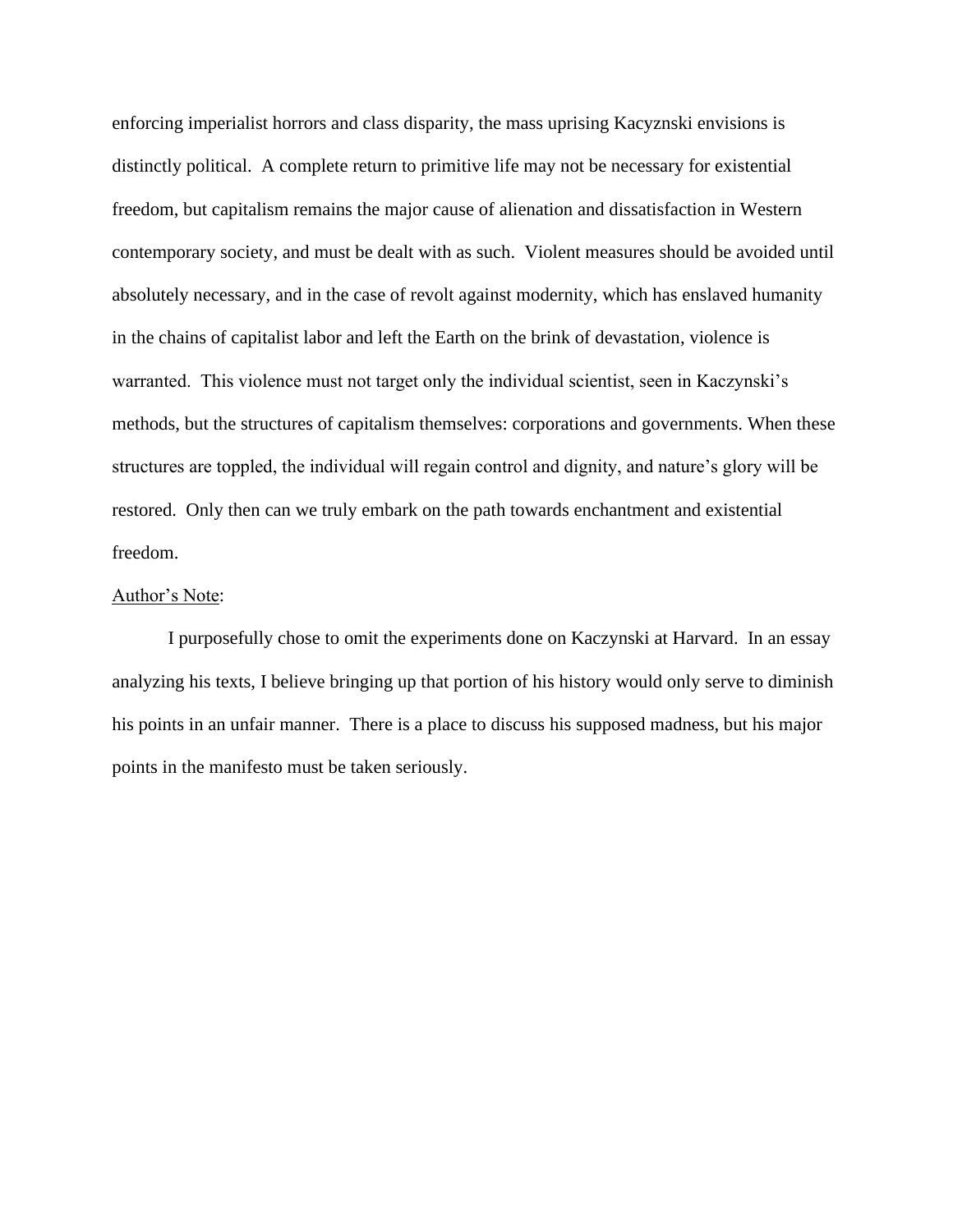### Works Cited:

Kaczynski, Theodore. "Industrial Society and Its Future." The Washington Post, 1995.

Thoreau, Henry David. *Walden*. *Walden and Other Writings*. Barnes & Noble, Inc., 1993.

---. "Civil Disobedience." *Walden and Other Writings*. Barnes & Noble, Inc., 1993.

Marino, Gordon Daniel, et al. *Basic Writings of Existentialism*. The Modern Library, 2004.

Sartre, Jean-Paul. "Existentialism." *Basic Writings of Existentialism*, Edited by Gordon Daniel Marino, The Modern Library, 2004, pp. 442-482.

Becker, Ernest. *The Denial of Death*. Souvenir Press, 2020.

Heidegger, Martin. "From *Being and Time*." *Basic Writings of Existentialism*, Edited by Gordon Daniel Marino, The Modern Library, 2004, pp. 385-441.

Marx, Karl. *Economic and Philosophic Manuscripts of 1844*.

Sayre, Robert, and Michael Löwy. "Figures of Romantic Anti-Capitalism." New German Critique, no. 32, 1984, pp. 42–92. JSTOR, www.jstor.org/stable/488156.

De Beauvoir, Simone. "From *The Ethics of Ambiguity*." *Basic Writings of Existentialism*, Edited by Gordon Daniel Marino, The Modern Library, 2004, pp. 535-569.